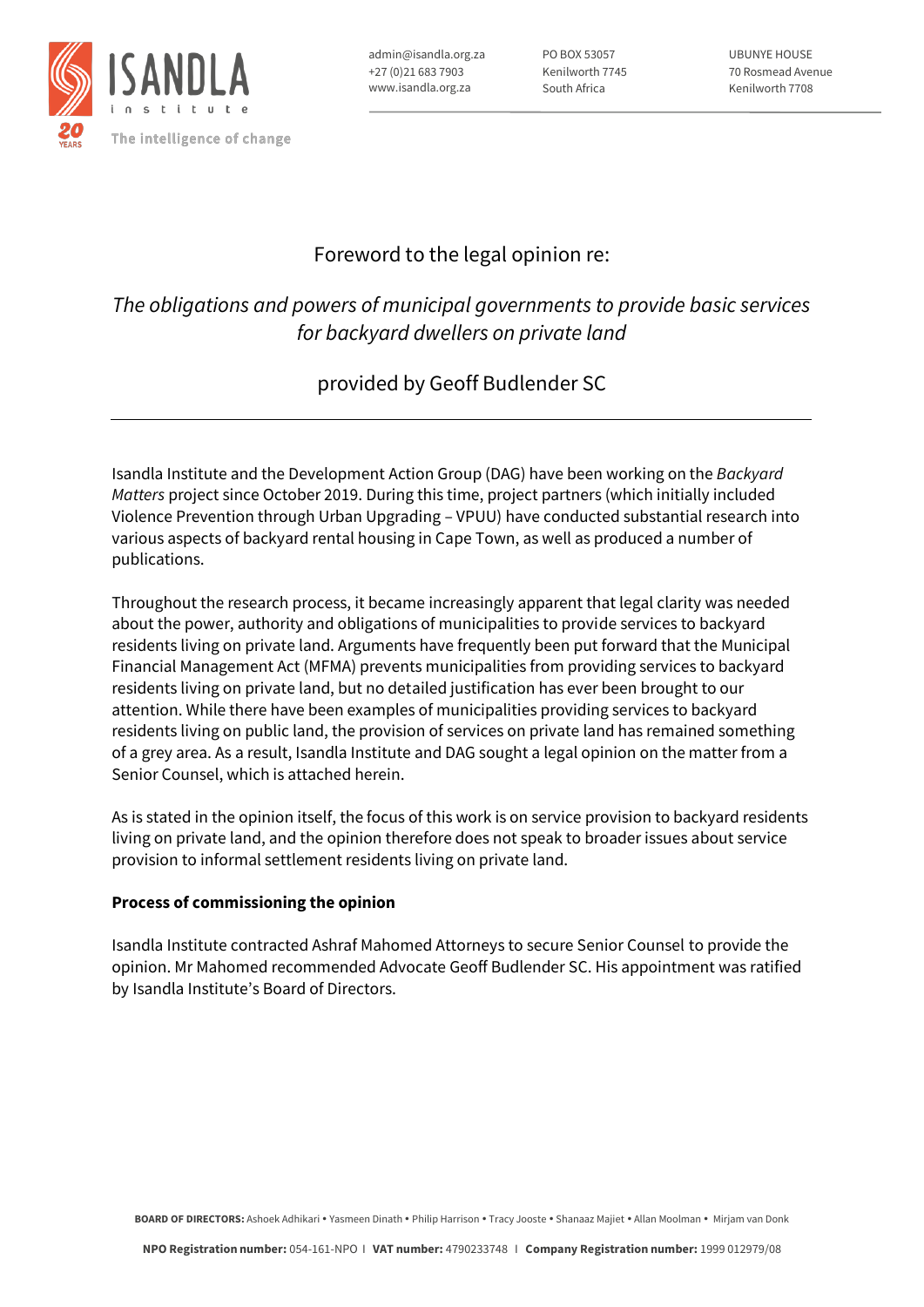*For:*

## **ISANDLA INSTITUTE**

*Re:* 

# **THE OBLIGATIONS AND POWERS OF MUNICIPAL GOVERNMENTS TO PROVIDE BASIC SERVICES**

# **FOR BACKYARD DWELLERS ON PRIVATE LAND**

**OPINION** 

For:

## **Ashraf Mahomed Attorneys**

Cape Town

## **GEOFF BUDLENDER SC**

Chambers

Cape Town

4 October 2021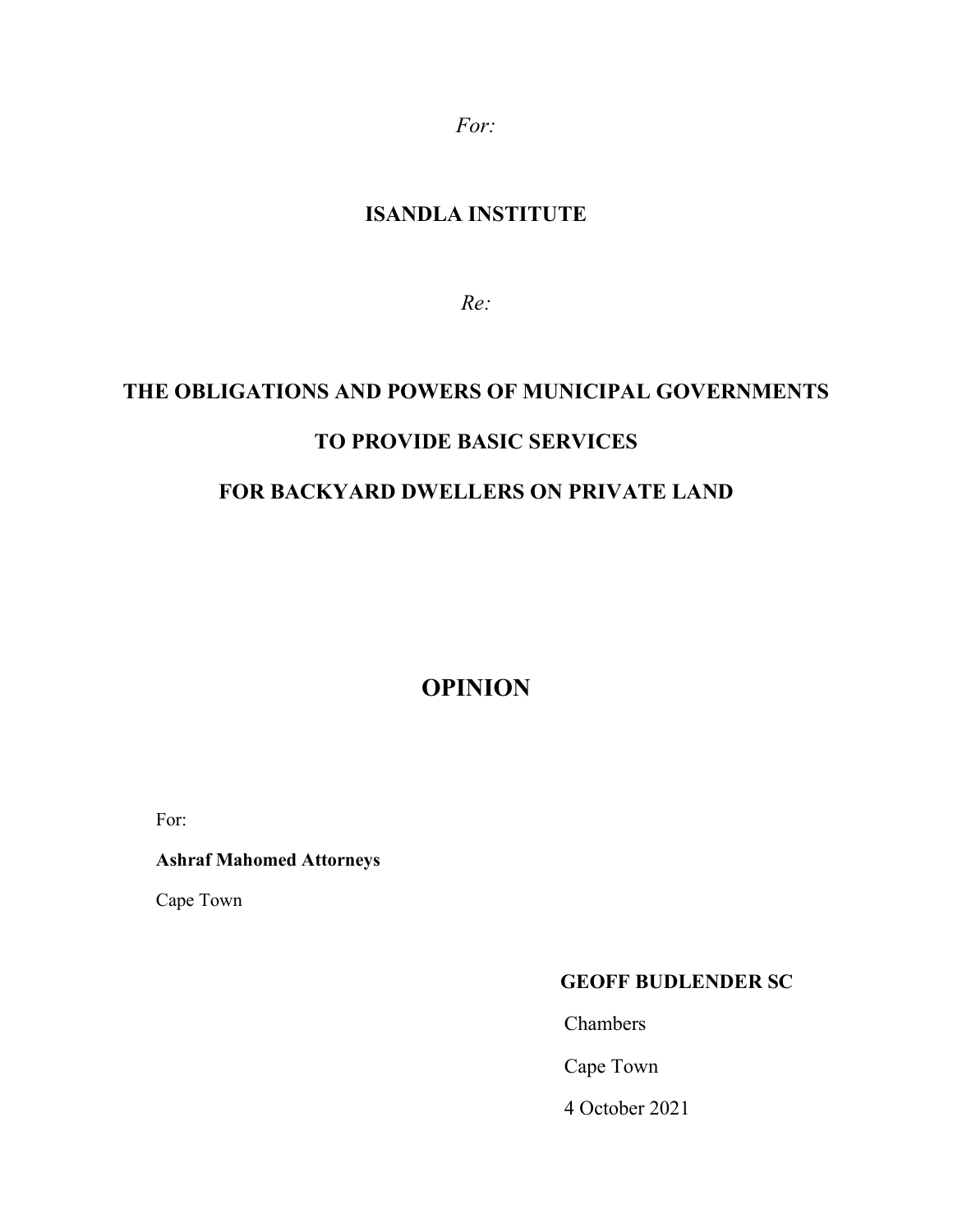#### **Introduction**

- 1. The backyard dwelling sector provides an accommodation option for a rapidly increasing number of people in South African cities. Backyard dwelling takes place on both private and public land. The backyard dwellers often do not have adequate access to services. The question which has arisen is whether municipalities have the authority and the duty to redress this where the backyard dwellers are living on private land, and in particular through the provision of services infrastructure on that land.
- 2. This resolves itself to the following questions:
	- 2.1. What legal authority do municipalities have in respect of the provision of these services?
	- 2.2. What legal obligations do municipalities have in respect of the provision of these services?
	- 2.3. Do municipalities have the legal power to instal service infrastructure on privately owned land in order to provide these services to backyard dwellers?
- 3. I address each of these questions below. However, I first address some preliminary issues.
- 4. I have been briefed with a number of policy and research documents. Some of them deal with the provision of services to people living in informal settlements on private land.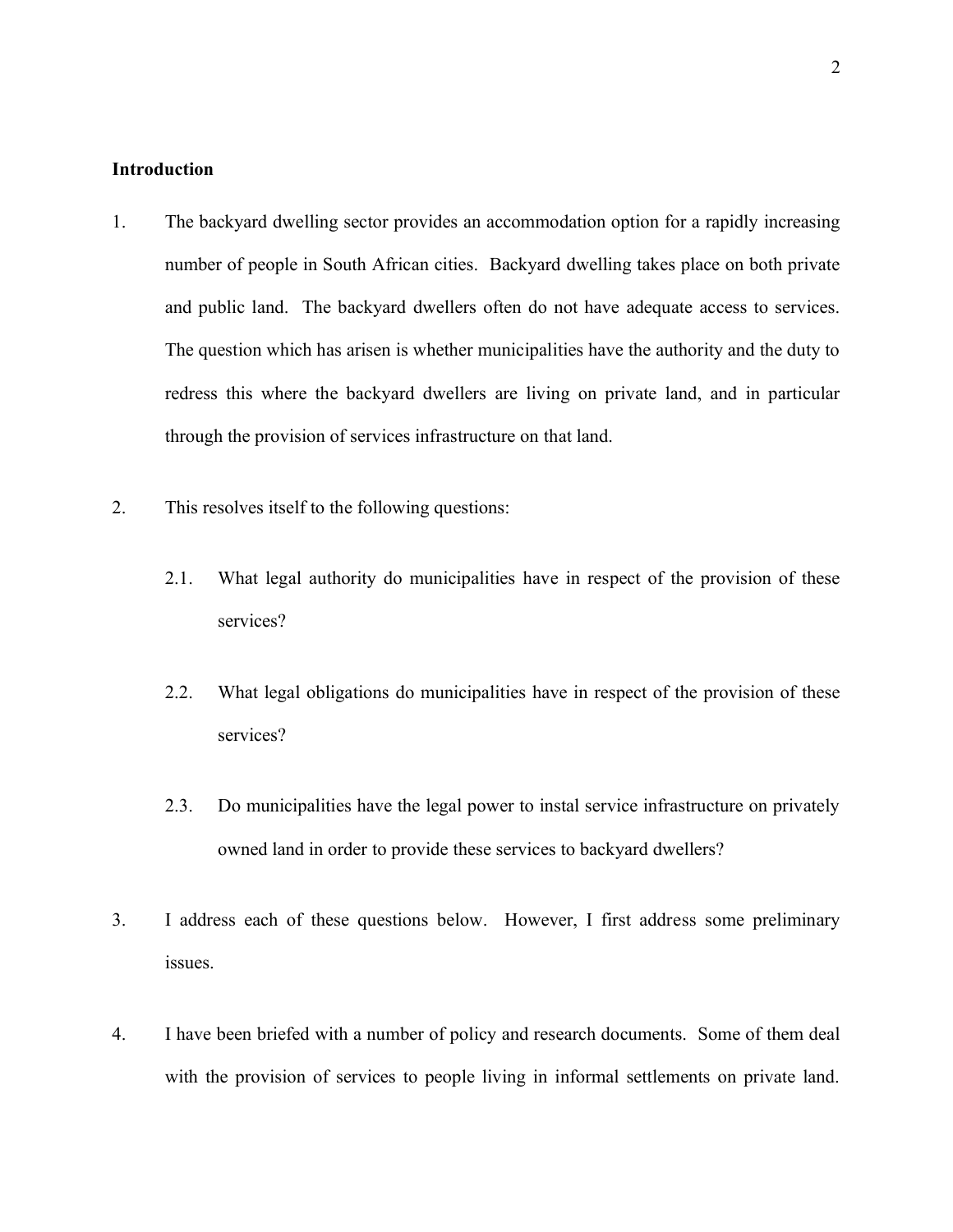The legal issues which arise in that situation are obviously related to the issues on which I have been asked to advise, but they differ in one fundamental respect:

- 4.1. It can be assumed that in virtually all cases of backyard dwellings, the occupiers are living there with the consent of the owner or tenant of the property. They often pay rent to the owner/tenant. Where they do not do so, they are usually part of the family or broader social network of the owner/tenant.
- 4.2. In informal settlements, the occupiers may not have the consent of the owners to be there at all. This gives rise to a potential tension between the rights of the owner of the property and the rights of the backyard dwellers. In particular, the owner may object to the installation of service infrastructure on the land for people whom the owner wants to have removed from the land.
- 5. This Opinion is limited to the question of the provision of services to backyard dwellers on private land in residential areas, who I assume are generally there with the consent of the owner. 1 I also assume that for the most part, the owners would have no objection to the installation of service infrastructure on their land. (I recognise that this may not always be the case.) I therefore do not address the question of whether the owners of the land could be compelled to permit a municipality to instal service infrastructure on the land. That is an issue which is likely to arise in respect of informal settlements.

<sup>1</sup> I include in the term "owners" those who are de facto owners but do not hve registered title - for example where they acquired the property through an informal sale. In what follows, for sake of convenience I refer only to the owners, and not also to the tenants of privately owned land.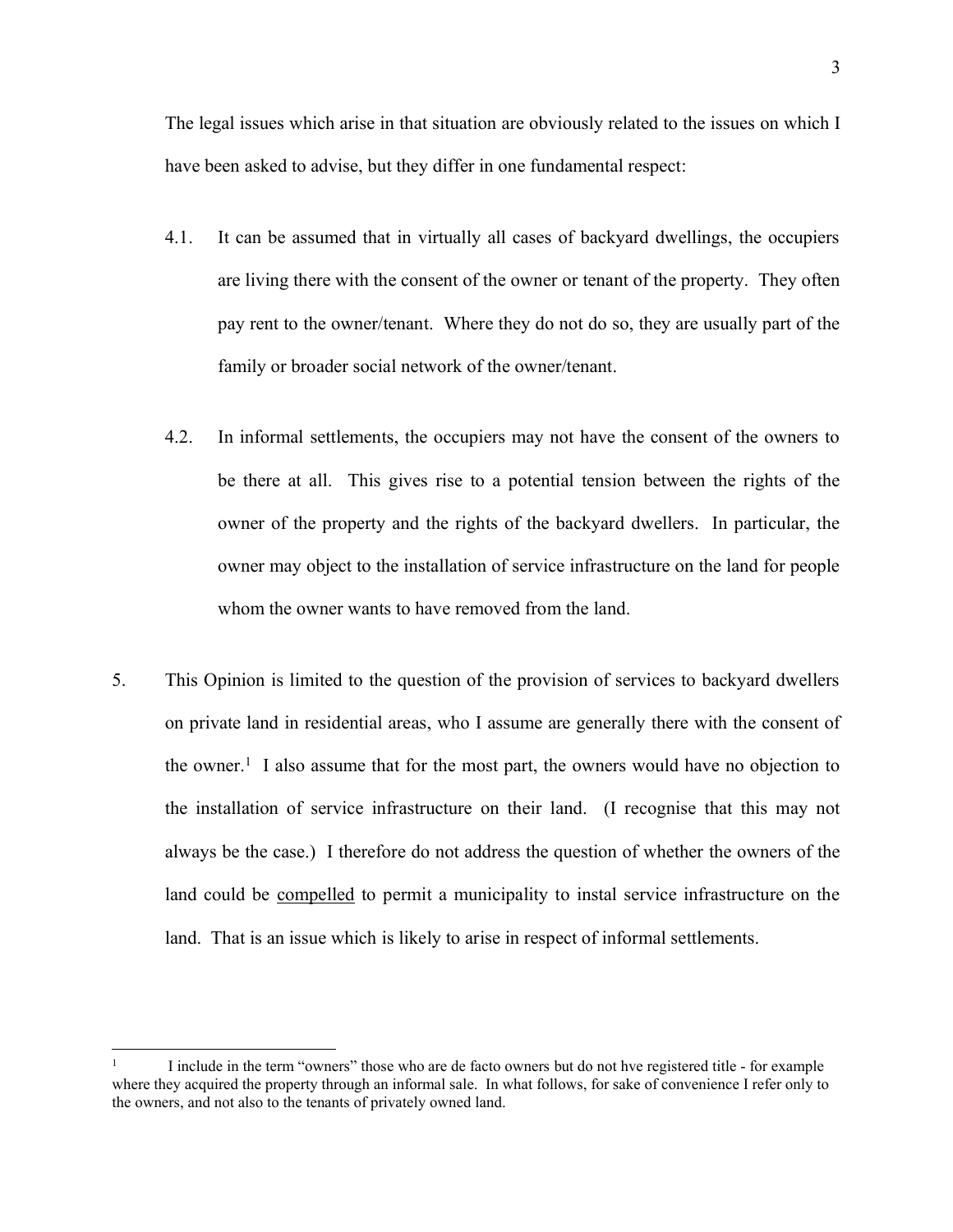#### Security of tenure

- 6. As my instructions note, the tenure of backyard dwellers can be insecure.
- 7. Security of tenure raises different legal questions from the provision of services. It is well-established that government has the power to regulate the circumstances under which people may be evicted from their homes. That power has already been exercised in the Extension of Security of Tenure Act 62 of 1997 (which addresses the eviction of occupiers of farmland) and the Prevention of Illegal Eviction from and Unlawful Occupation of Land Act 19 of 1998 (which regulates the eviction of people from land which they are occupying without the consent of the owner). The Interim Protection of Informal Land Rights Act 31 of 1996 limits the circumstances in which the holders of informal rights may be deprived of those rights.
- 8. The power of government to legislate to protect tenure security in respect of private land is sourced in the first instance in the Constitution. Section 25(6) provides that a person or community whose tenure of land is legally insecure as a result of past racially discriminatory laws or practices is entitled, to the extent provided by an Act of Parliament, either to tenure which is legally secure or to comparable redress. Section 25(9) provides that Parliament must enact that legislation. Security of tenure is also an element of the right of access to housing in terms of section 26(1) of the Constitution. <sup>2</sup> And section 26(3) regulates the circumstances under which an eviction

<sup>2</sup> Maphango and others v Aengus Lifestyle Properties (Pty) Ltd 2011 (5) SA 19 (SCA) para 26, citing Jaftha v Schoeman and Others; Van Rooyen v Stoltz and Others 2005 (2) SA 140 (CC) para 29 and Gundwana v Steko Development and Others 2011 (3) SA 608 (CC) para 40.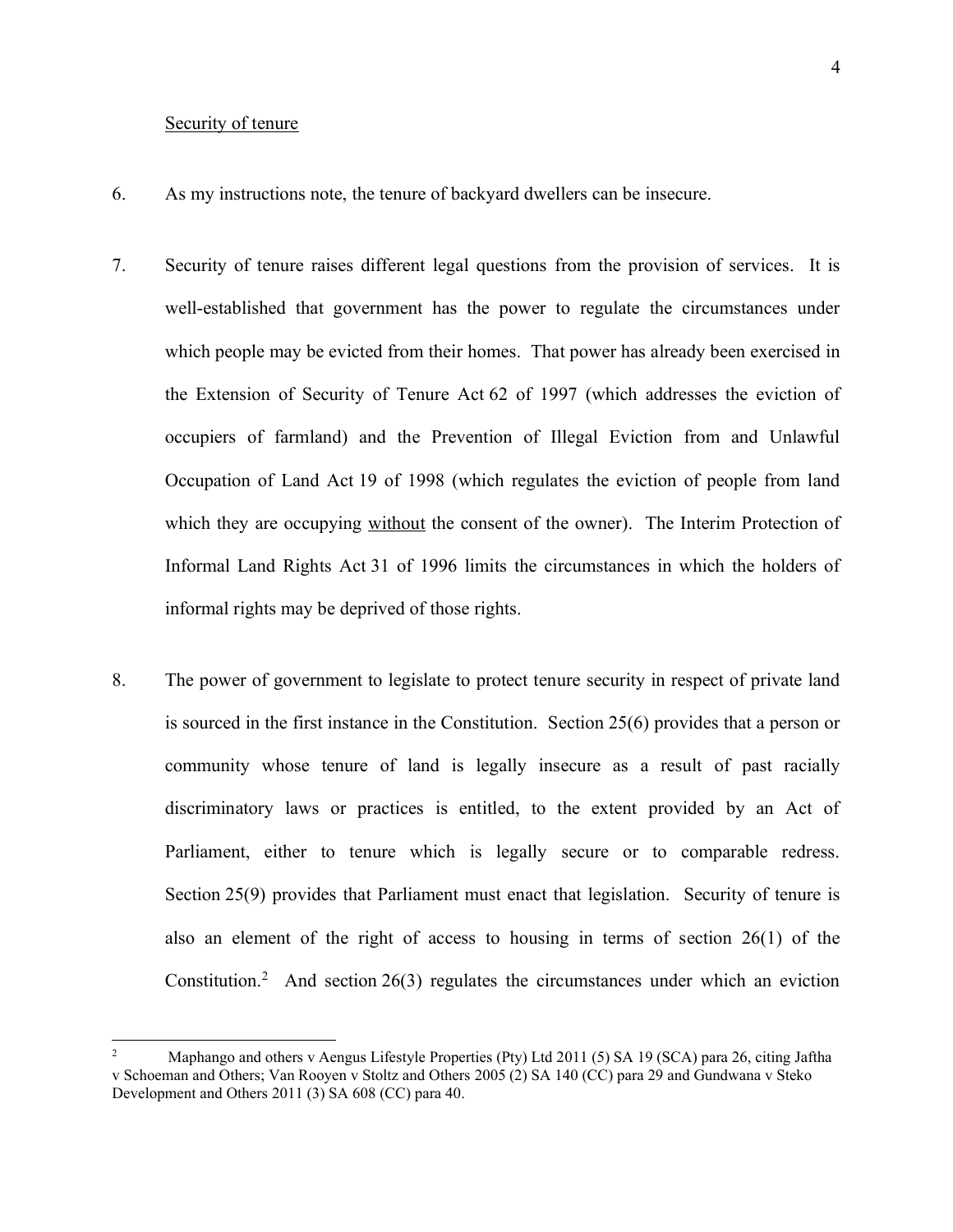may take place: No-one may be evicted from their home or have their home demolished without an order of court made after considering all the relevant circumstances; and no legislation may permit arbitrary evictions.

- 9. Underpinning all of this, section 7(2) of the Constitution provides that the state must respect, protect, promote and fulfil the rights in the Bill of Rights.
- 10. It follows that there can be no dispute about the legal power and obligation of the state to promote security of tenure for occupiers of private land, whether as backyard dwellers or otherwise.
- 11. By contrast, there is not a consensus on whether the state has the legal power and obligation to instal service infrastructure on private land so as to provide services to backyard dwellers who are living there with the consent of the owner. It is that which is the focus of this Opinion.
- 12. I deal with this by addressing the three questions raised in paragraph 2 above. I then very briefly summarise my conclusions on those central questions.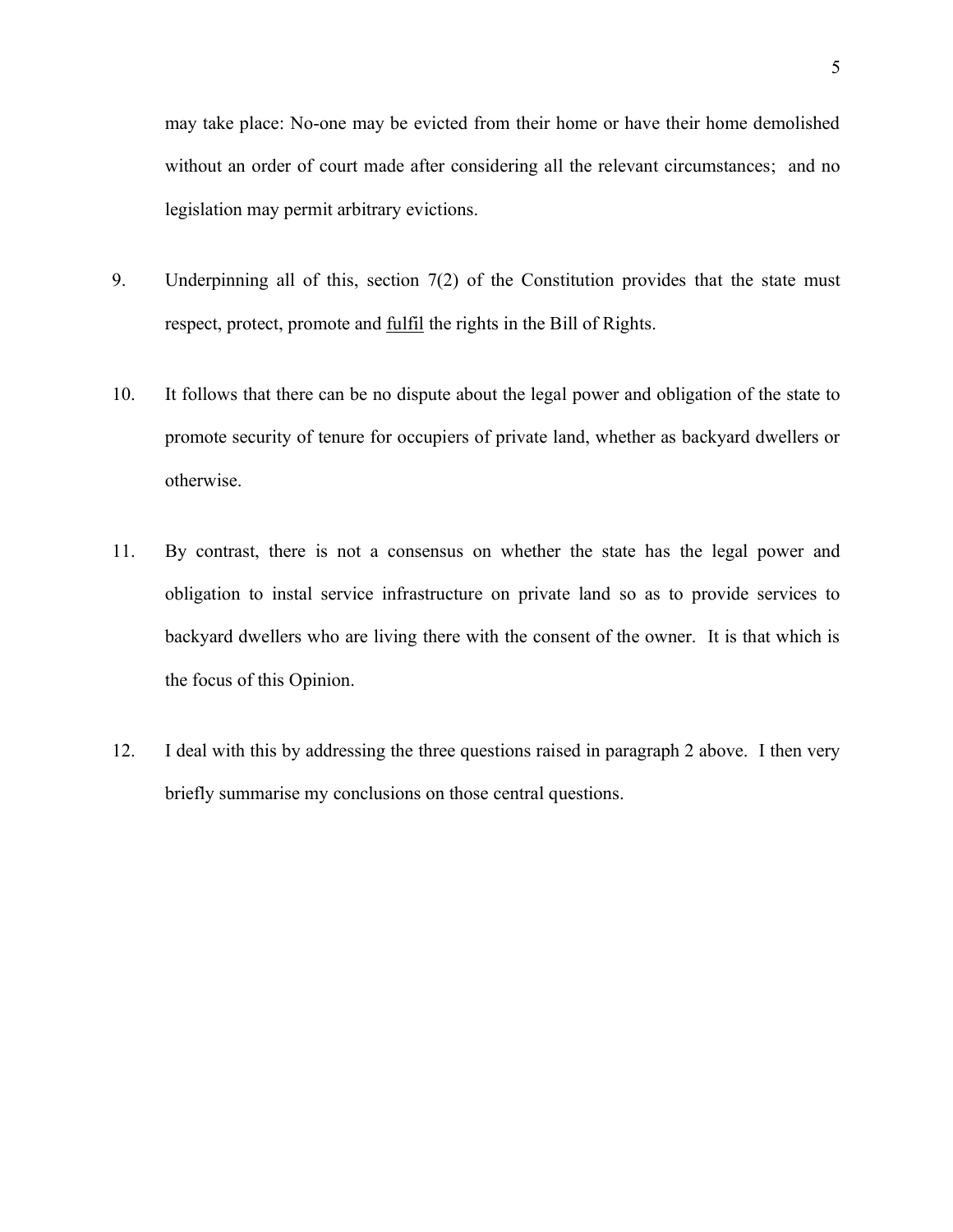- 13. Government in South Africa is constituted as national, provincial and local spheres of government.3 The Constitution creates an allocation of functions and powers amongst those three spheres.
- 14. Where a sphere of government wishes to act on a particular matter, two questions arise:
	- 14.1. Does that activity fall within the constitutional function and authority of the particular sphere of government? If so,
	- 14.2. Has that sphere of government been given the power to undertake the specific activity concerned? This usually requires national or provincial legislation, or a municipal by-law.<sup>4</sup>
- 15. The authority of municipalities is set out in section 156 of the Constitution:
	- *(1) A municipality has executive authority in respect of, and has the right to administer –*
		- *(a) the local government matters listed in Part B of Schedule 4 and Part B of Schedule 5; and*

*(b) any other matter assigned to it by national or provincial legislation.*

 $3$  Constitution, section 40(1).

<sup>&</sup>lt;sup>4</sup> These are not the only sources of state power, but for present purposes it is not necessary to enter upon that question.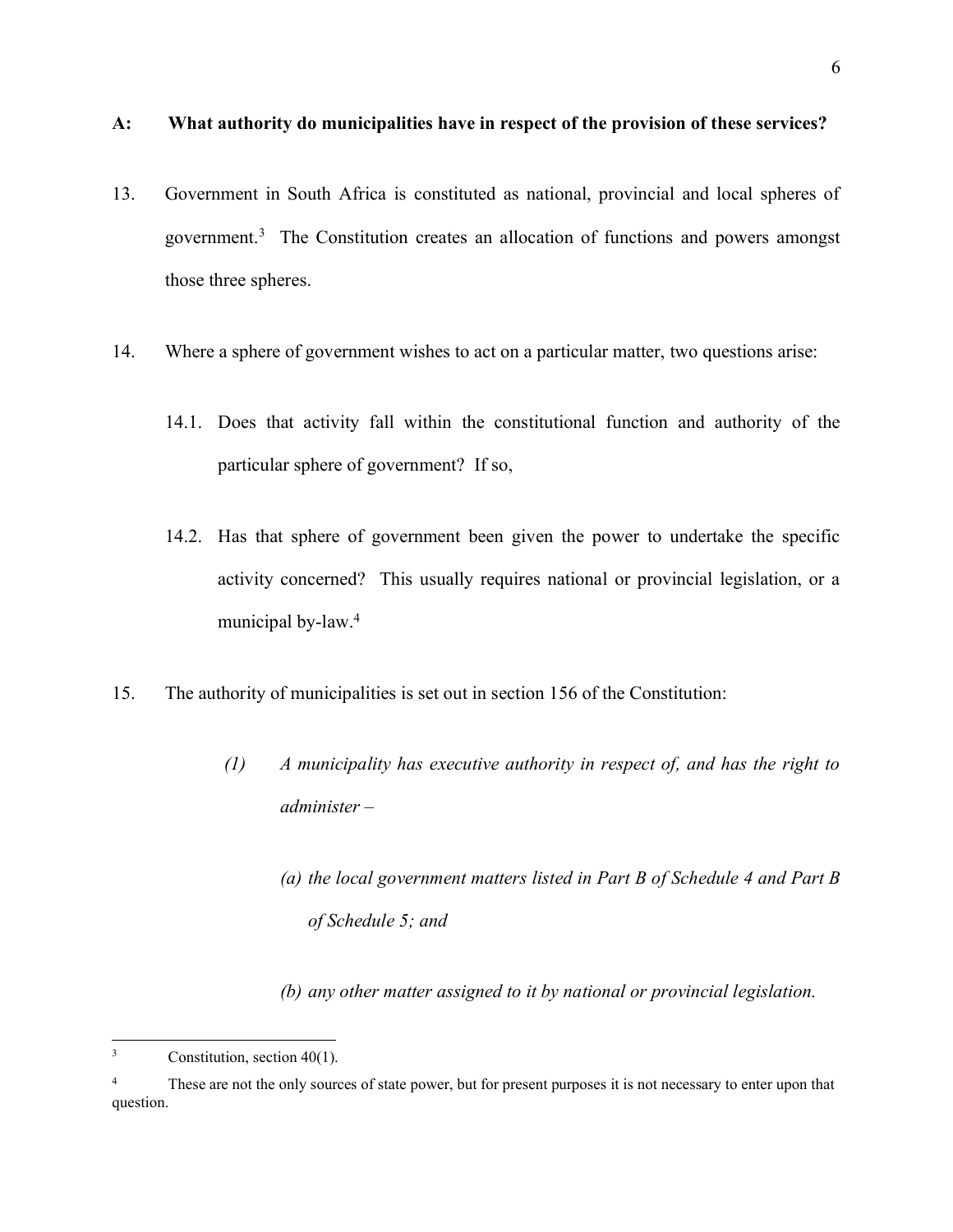- *(2) A municipality may make and administer by-laws for the effective administration of the matters which it has the right to administer*.
- 16. The local government matters listed in Part B of Schedule 4 include the following:
	- *electricity and gas reticulation;*
	- water and sanitation services limited to potable water supply systems and *domestic waste-water and sewage disposal systems*.
- 17. It follows that municipalities have the power to make and administer by-laws in relation to these matters. More specifically, they may make a by-law relating to the installation of service infrastructure on private land, as long as it is for the effective administration of the provision of those services, is not inconsistent with the Constitution, and does not conflict with national or provincial legislation.<sup>5</sup> This is however subject to s  $151(4)$  of the Constitution, which provides that the national or a provincial government may not compromise or impede a municipality's ability or right to exercise its powers or perform its functions. A national or provincial law which does that is inconsistent with the Constitution and invalid.6
- 18. In contrast to this, housing is not a local government matter listed in Part B of either Schedule 4 or Schedule 5. A municipality therefore does not have legislative competence in that regard. Various national and provincial statutes assign certain executive authority

<sup>5</sup> Section 156(3) of the Constitution.

<sup>6</sup> See for example Johannesburg Metropolitan Municipality v Gauteng Development Tribunal and others 2010 (6) SA 182 (CC);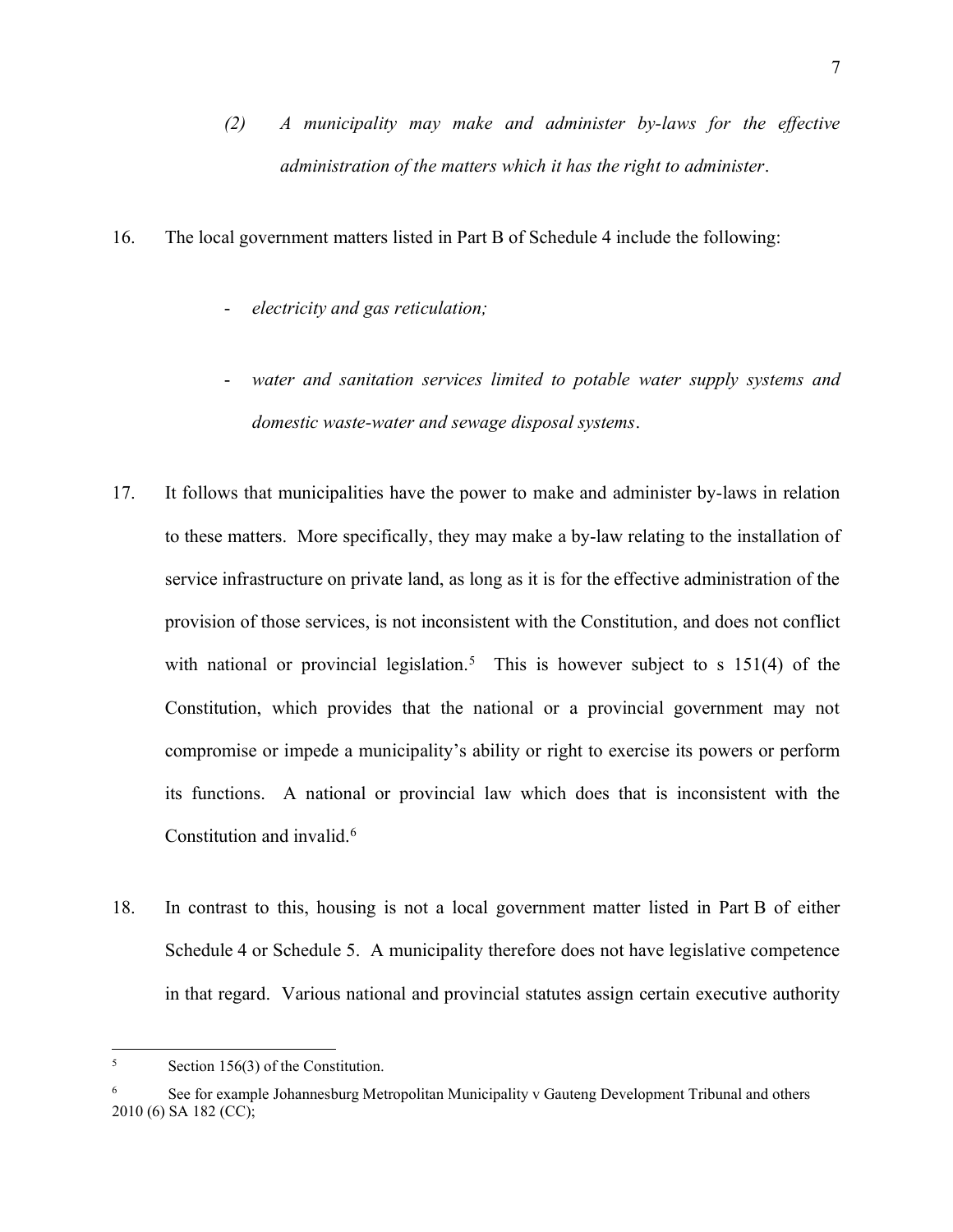to municipalities in respect of housing. The most significant of these is the Housing Act 107 of 1997. 7

19. The issue of tenure security illustrates the consequences of this. A municipality does not have authority to make a by-law to strengthen tenure security, because it does not have legislative competence in respect of housing. Both the provincial and the national governments are empowered by the Constitution to do this, because housing is a functional area of concurrent national and provincial legislative competence.<sup>8</sup>

#### **B: The legal obligations of municipalities in respect of the provision of these services**

20. In the Joseph case,  $9$  which was concerned with the disconnection of electricity supply, the Constitutional Court observed:

> *[34] The provision of basic municipal services is a cardinal function, if not the most important function, of every municipal government. The central mandate of local government is to develop a service delivery capacity in order to meet the basic needs of all inhabitants of South Africa, irrespective of whether or not they have a contractual relationship with the relevant public-service provider. The respondents accepted that the provision of electricity is one of those services that local government is required to provide. Indeed they could not have contended*

<sup>7</sup> The functions of municipalities in terms of the Housing Act are summarised in J A Faris *"Housing"* in Joubert (Founding Editor) The Law of South Africa (3rd ed) Vol 21 paras 466 – 468*.* The provincial laws are summarised in Faris *opt cit* paras 479 – 487.

<sup>8</sup> Schedule 4 Part A.

<sup>&</sup>lt;sup>9</sup> Joseph and others v City of Johannesburg and others 2010 (4) SA 55 (CC): emphasis added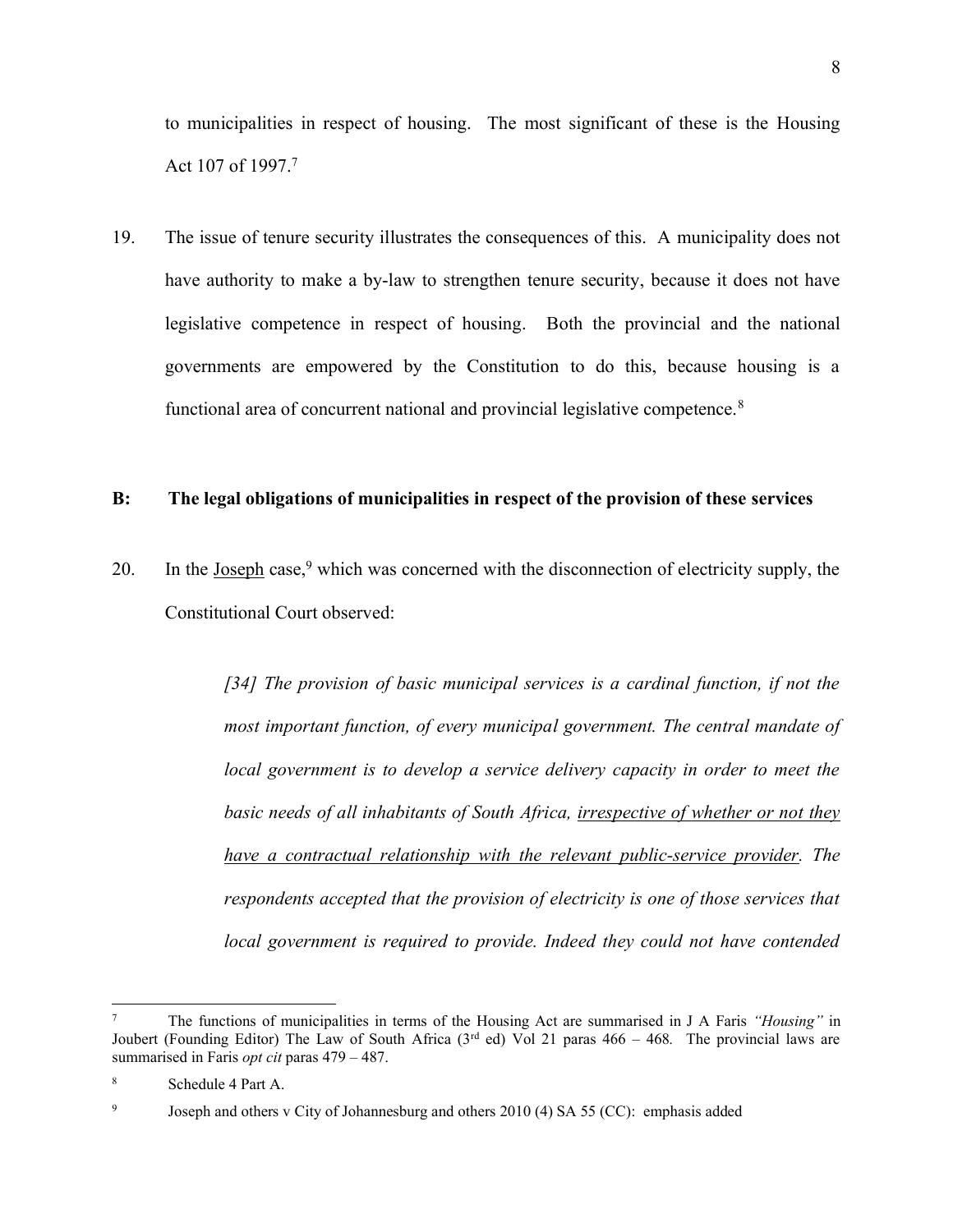*otherwise. In Mkontwana Yacoob J held that 'municipalities are obliged to provide water and electricity to the residents in their area as a matter of public duty'. Electricity is one of the most common and important basic municipal services and has become virtually indispensable, particularly in urban society.*

21. The Constitution and several statutes place specific obligations on municipalities with regard to the provision of municipal services.

#### The Constitution

- 22. Sections 27(1)(a) and (2) of the Constitution bear directly on this question. They provide that everyone has the right to have access to sufficient water; and that the state (which in this regard includes a municipality) must take reasonable legislative and other measures, within its available resources, to achieve the progressive realisation of that right.
- 23. In the Grootboom case, the Constitutional Court explained the content of the requirement of "reasonableness" in this context.<sup>10</sup> For the measures to be "reasonable", they must be capable of facilitating the realisation of the right. They must be reasonable both in their conception and in their implementation. A programme that excludes a significant segment of society cannot be said to be reasonable. A society must seek to ensure that the basic necessities of life are provided to all if it is to be a society based on human dignity, freedom and equality. To be reasonable, measures cannot leave out of account the degree and extent of the denial of the right they endeavour to realise. Those whose needs are the

<sup>10</sup> Government of the Republic of South Africa and others v Grootboom and others 2001 (1) SA 46 (CC) para 41, 42, 44.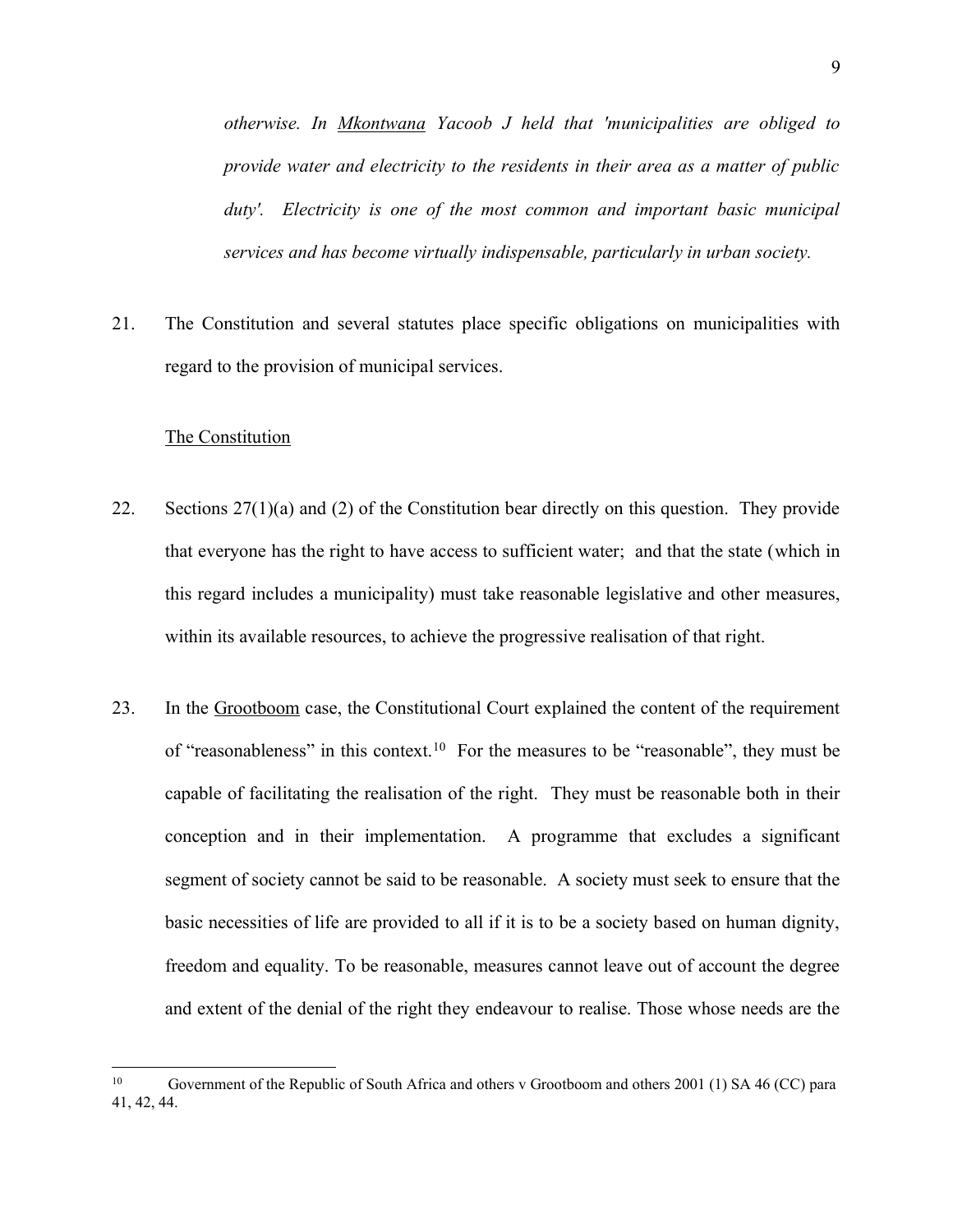most urgent and whose ability to enjoy all rights therefore is most in peril, must not be ignored by the measures aimed at achieving realisation of the right. If the measures, though statistically successful, fail to respond to the needs of those most desperate, they may not pass the test.

- 24. The Court noted however that the precise contours and content of the measures to be adopted are primarily a matter for the Legislature and the Executive. They must ensure that the measures they adopt are reasonable. A court considering reasonableness will not enquire whether other more desirable or favourable measures could have been adopted, or whether public money could have been better spent. The question will be whether the measures that have been adopted are reasonable. It is necessary to recognise that a wide range of possible measures could be adopted by the State to meet its obligations. Many of these would meet the requirement of reasonableness. Once it is shown that the measures do so, this requirement is met.
- 25. A municipality might contend that it has taken reasonable measures which fulfil its obligations by providing external reticulation of services to the property in question, on the basis that internal reticulation will be provided by the owner; or they might contend that the backyard dwellers have reasonable access to the services at the main dwelling. Whether that was the case would depend on the facts.
- 26. A municipality might contend that it is reasonable for it to limit its services to the provision of external reticulation, because it is the obligation of the owner to provide services to its backyard tenant. It appears that there is not currently such a legal obligation on the owner. Section  $15(1)(f)(xi)$  of the Rental Housing Act 50 of 1999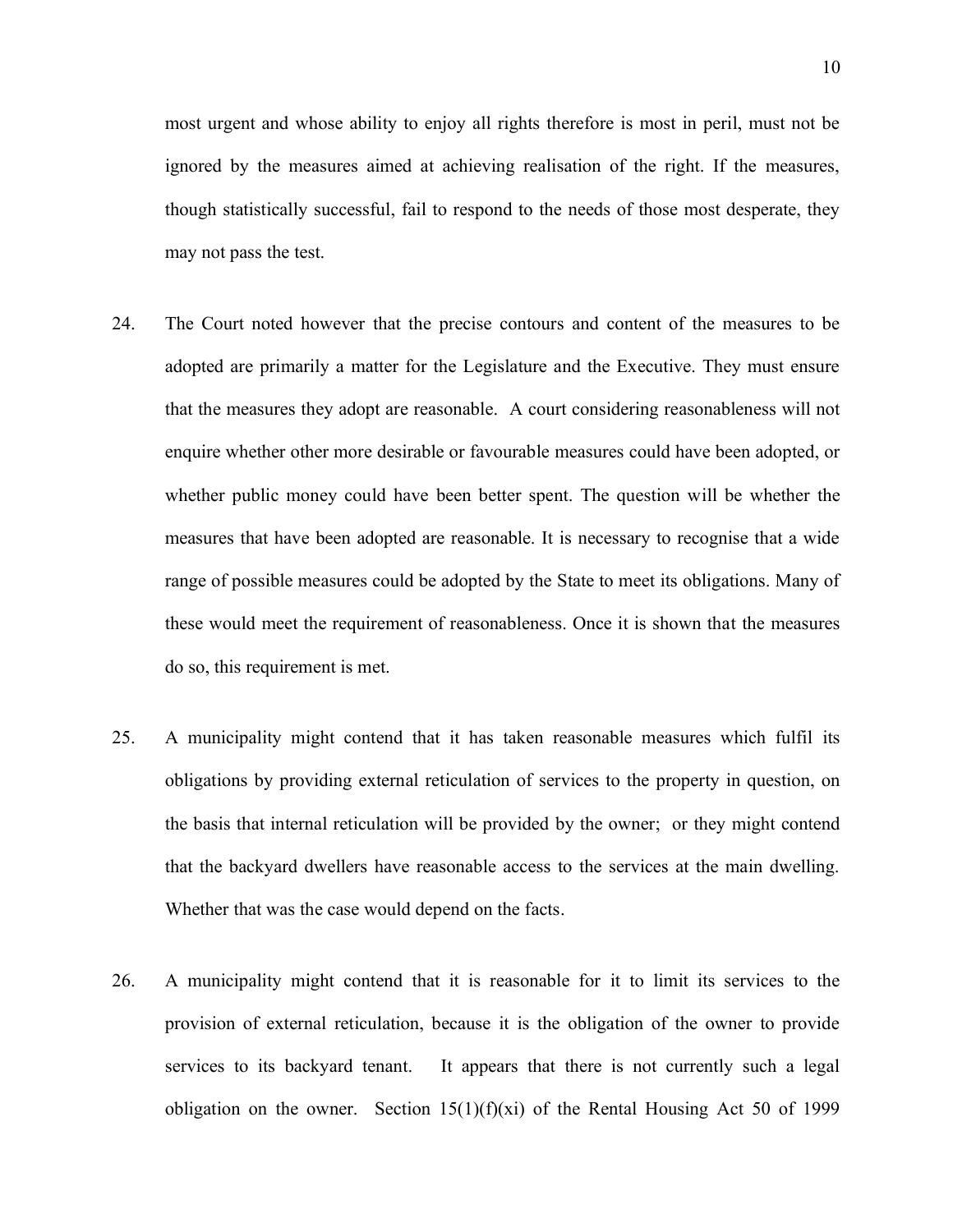provides that the Minister may make regulations in relation to "unfair practices", which may relate to municipal services. In five provinces, this has been done by the relevant  $MEC<sub>11</sub>$ 

- 27. The Rental Housing Amendment Act 35 of 2014 will, if and when it is brought into operation, insert two relevant provisions into the Act:
	- 27.1. Section 4B(11) will provide that a landlord must, where possible, facilitate the provision of basic services to the dwelling;<sup>12</sup> and
	- 27.2. Section  $15(1)(1A)(iii)$  will provide that the Minister may make regulations in relation to basic living conditions including access to basic services.
- 28. If such a legal obligation is created, the facts of the situation will determine whether it is reasonable for the municipality to rely on this to excuse it from providing service infrastructure on the property.
- 29. Finally in this regard, I note that access to basic services also implicates other elements of the Bill of Rights, with a concomitant obligation on the state, such as section 10 (human dignity), section 24 (environment) and section 26 (access to adequate housing).

<sup>11</sup> Free State: Provincial Notices 152 and 153 in Provincial Gazette 65 of 25 July 2003; Gauteng: General Notices 4003 and 4004 in PG 124 of 2 July 2001; KwaZulu-Natal PN 464 in PG 6072 of 13 December 2001; Mpumalanga: Gen Notice 83 in PG 1060 of 12 March 2004; Western Cape: PN 21 and 22 in PG 5822 of 1 February 2002. In the Western Cape, regulation  $8(1)(a)$  provides that a landlord "who is obliged by law or in terms of the express or implied terms of the lease to provide services to a tenant", must provide such services. The regulation addresses the question of payment for such services. I have not analysed the regulations which are applicable in each of the provinces.

<sup>12</sup> A "dwelling" includes (amongst other things) any shack, outbuilding, garage or similar structure which is leased: section 1.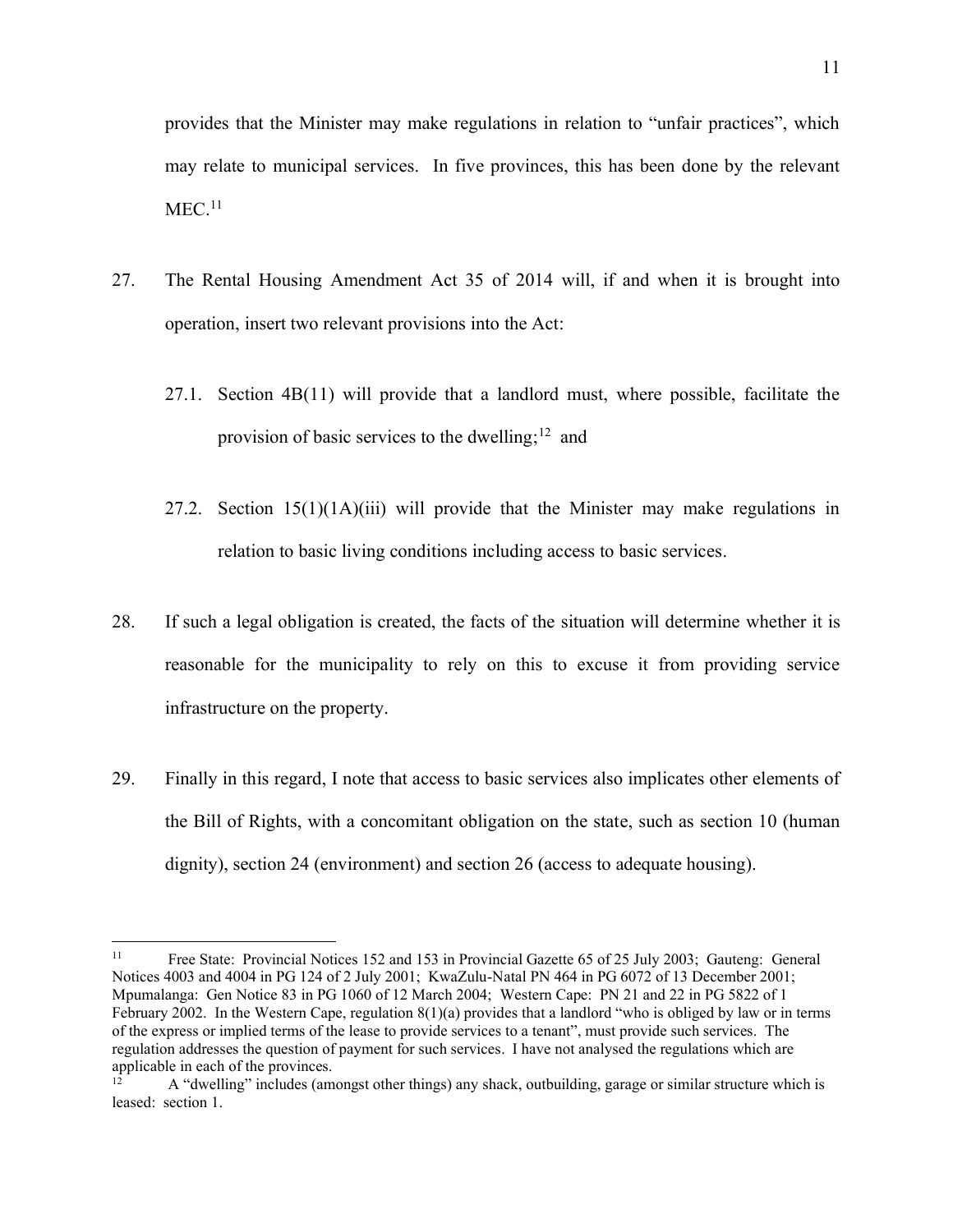#### Local Government: Municipal Systems Act 32 of 2000

- 30. Chapter 3 of the Systems Act deals with municipal functions and powers. Section 8 is a "General empowerment" provision:
	- *(1) A municipality has all the functions and powers conferred by or assigned to it in terms of the Constitution, and must exercise them subject to Chapter 5 of the Municipal Structures Act*.
	- *(2) A municipality has the right to do anything reasonably necessary for, or incidental to, the effective performance of its functions and the exercise of its powers*.
- 31. Section 4 sets out the rights and duties of the council of a municipality. Section 4(2) provides as follows:

*(2) The council of a municipality, within the municipality's financial and administrative capacity and having regard to practical considerations, has the duty to*  $-$ 

- *(a) exercise the municipality's executive and legislative authority and use the resources of the municipality in the best interests of the local community; ….*
- *(d) strive to ensure that municipal services are provided to the local community in a financially and environmentally sustainable manner; …*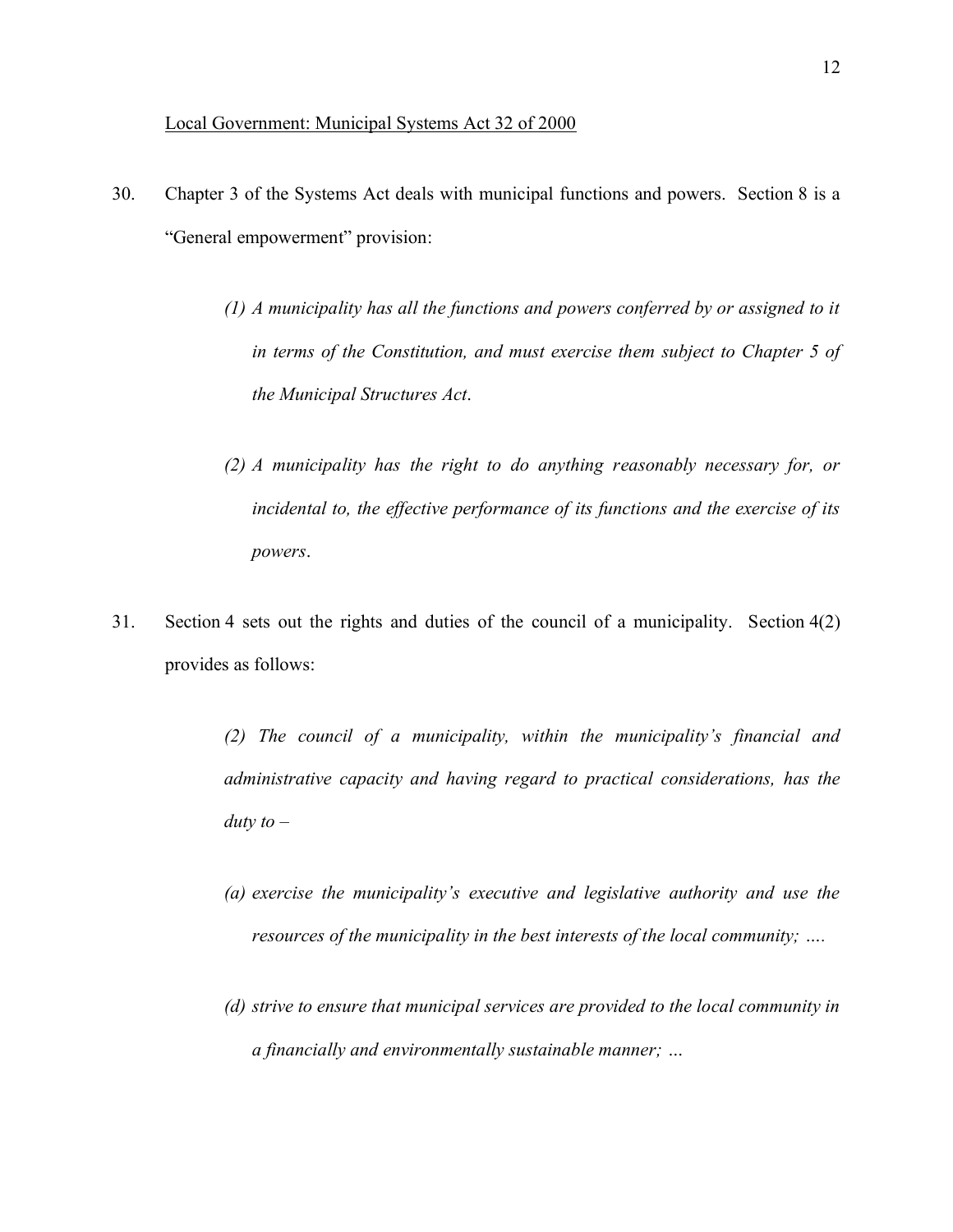- *(f) give members of the local community equitable access to the municipal services to which they are entitled; ….*
- *(i) contribute, together with other organs of state, to the progressive realisation of the fundamental rights contained in ss 24* [environment], 25 [property, including tenure security]*, 26* [housing]*, 27* [healthcare, food, water and social security]*, and 29* [education] *of the Constitution*.
- 32. Section 5(1)(g) provides that members of the local community have the right *"to have access to municipal services which the municipality provides, provided the duties set out in subsection (2)(b) are complied with"*. (Section 5(2)(b) refers to the duty of members of the local community, where applicable, to pay promptly service fees etc imposed by the municipality.)
- 33. Section 73(1)(c) provides that a municipality must ensure that all members of the local community have access to at least the minimum level of basic municipal services. Section 73(2)(a) provides that municipal services must be *"equitable and accessible"*.
- 34. Section 1 defines a *"municipal service"* as *"a service that a municipality in terms of its powers and functions provides or may provide to or for the benefit of the local community irrespective of whether … fees, charges or tariffs are levied in respect of such a service or not.".* A *"basic municipal service"* is *"a municipal service that is necessary to ensure an acceptable and reasonable quality of life and, if not provided would endanger public health or safety or the environment"*.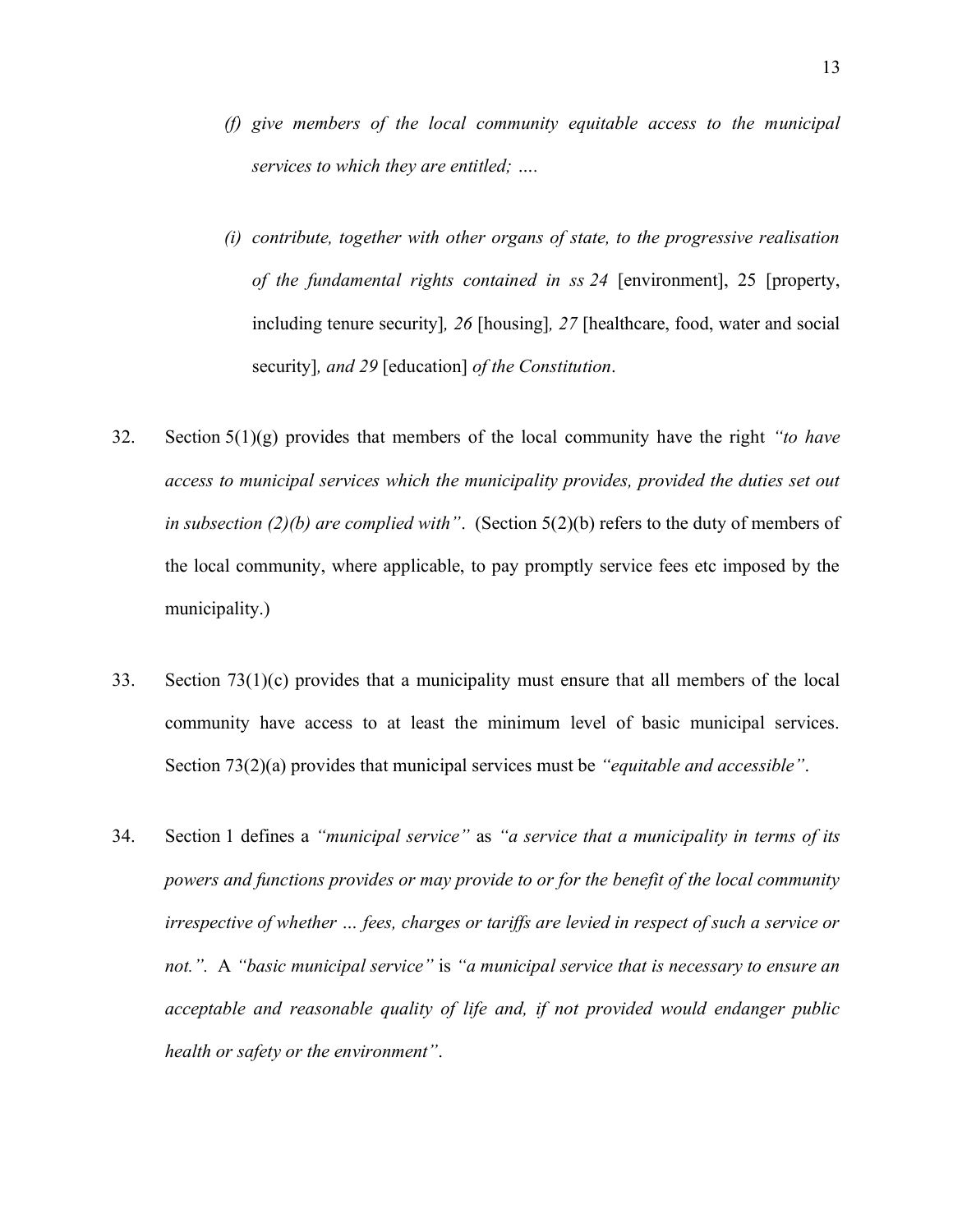- 35. The definition in section 1 of *"local community"* is of particular importance. In summary, the *"local community"* is the residents of the municipality and various other entities and person, *"and includes, more specifically, the poor and other disadvantaged sections of such body of persons"*. Its importance in this context is that:
	- 35.1. The section  $5(1)(g)$  right of members of the local community to have access to municipal services which the municipality provides, specifically includes the poor and other disadvantaged sections of the local community, and
	- 35.2. The section 4(2) duty to give members of the local community equitable access to the municipal services to which they are entitled specifically includes the poor and other disadvantaged sections of the local community.

#### Water Services Act 108 of 1997

36. Section 3 of the Water Services Act provides:

*(1) Everyone has a right of access to basic water supply and basic sanitation.*

*(2) Every water services institution* [which include the municipalities] *must take reasonable measures to realise these rights.*

*(3) Every water services authority* [which would include the municipalities] *must, in its water services development plan, provide for measures to realise these rights.*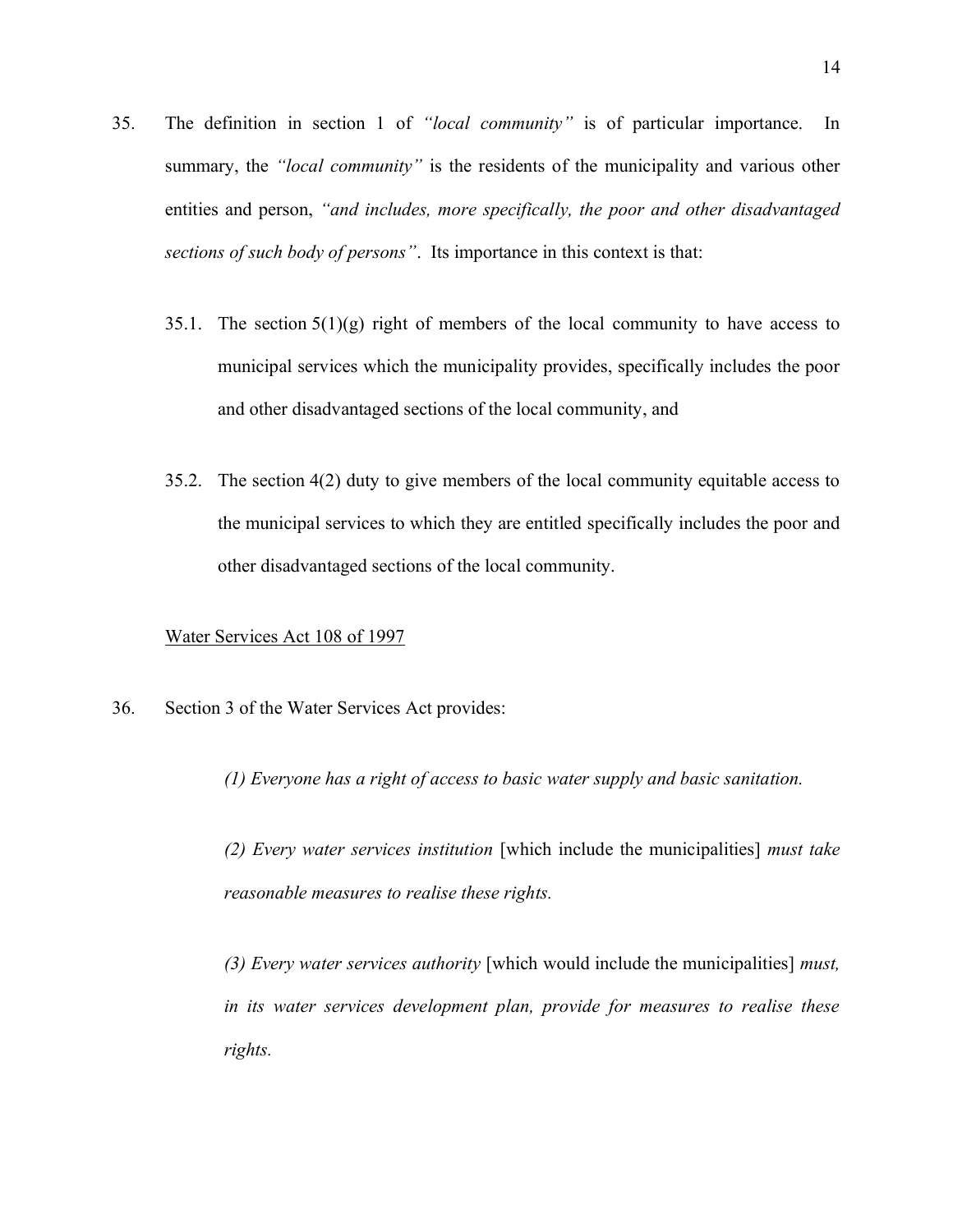*(4) The rights mentioned in this section are subject to the limitations contained in this Act.*

37. The regulations under the Act define the meaning of "basic water supply" as:

*a minimum quantity of potable water of 25 litres per person per day or 6 kilolitres per household per month-*

- *(i) at a minimum flow rate of not less than 10 litres per minute;*
- *(ii) within 200 metres of a household; and*

 *(iii) with an effectiveness such that no consumer is without a supply for more than seven full days in any year.*<sup>13</sup>

38. I expect that most urban backyard dwellers have access to a basic water supply of this kind in those cases where the main residence on the property is connected to the municipal water supply system.

#### Electricity Regulation Act 4 of 2006

39. The Electricity Regulation Act also places certain obligations on municipalities. Section 27 of that Act provides:

<sup>13</sup> Regulation 3, Compulsory National Standards and Measures to Conserve Water: Govt Notice R509 of 2001 in Govt Gazette 22355 of 8 June 2001.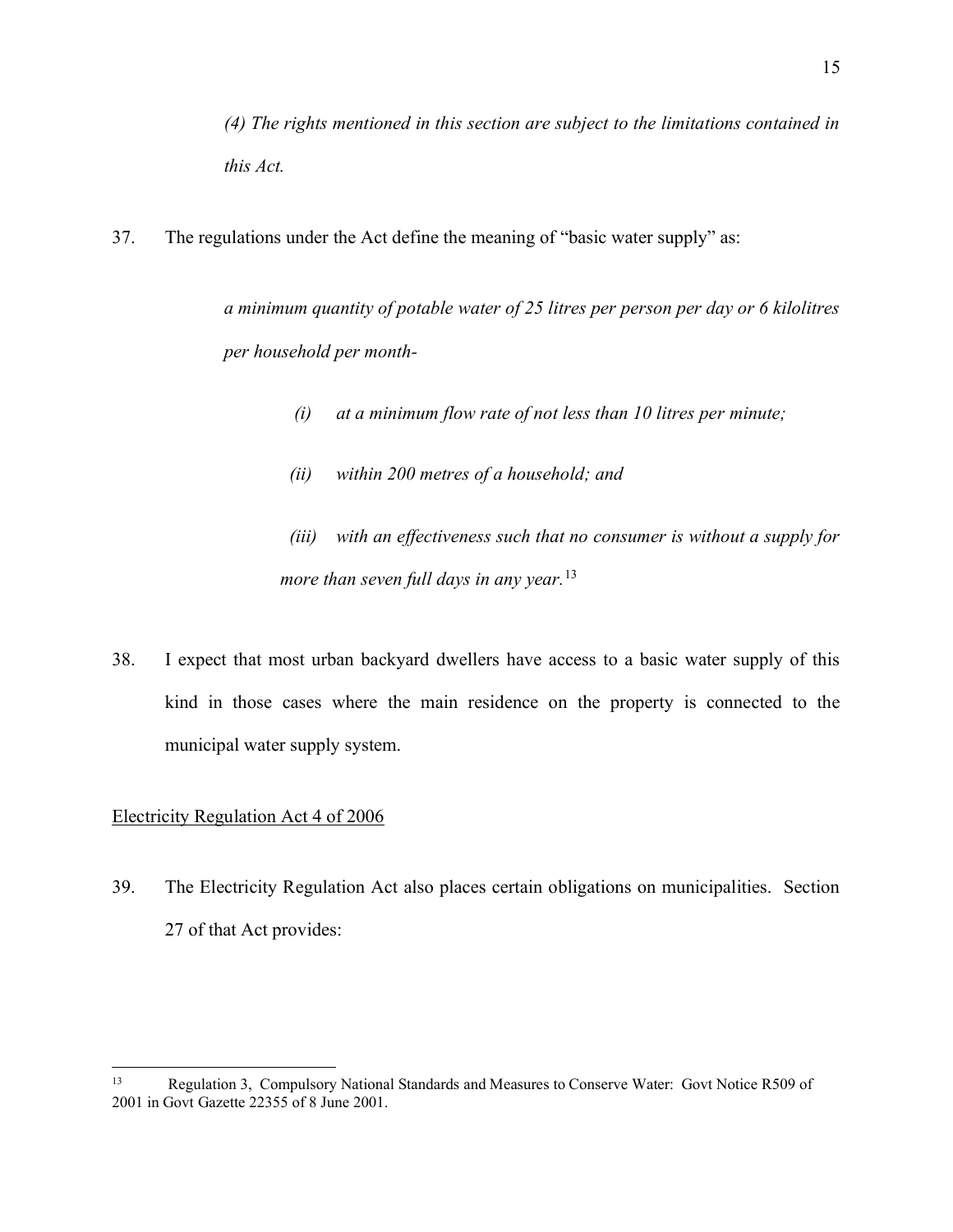*27 Each municipality must exercise its executive authority and perform its duty by-*

*(a) complying with all the technical and operational requirements for electricity networks determined by the Regulator;*

*(b) integrating its reticulation services with its integrated development plans;*

*(c) preparing, implementing and requiring relevant plans and budgets;*

*(d) progressively ensuring access to at least basic reticulation services through appropriate investments in its electricity infrastructure;*

*(e) providing basic reticulation services free of charge or at a minimum cost to certain classes of end users within its available resources; …*

- 40. I have not been able to find any definition of the "certain classes of end users" to whom basic reticulation services must be provided free of charge or at a minimum cost.
- 41. As I noted at the outset, the Constitutional Court has held in the Mkontwana and Joseph cases that the provision of electricity is one of those services that local government is obliged to provide. I have not been able to identify any national legislation which defines the extent of that obligation.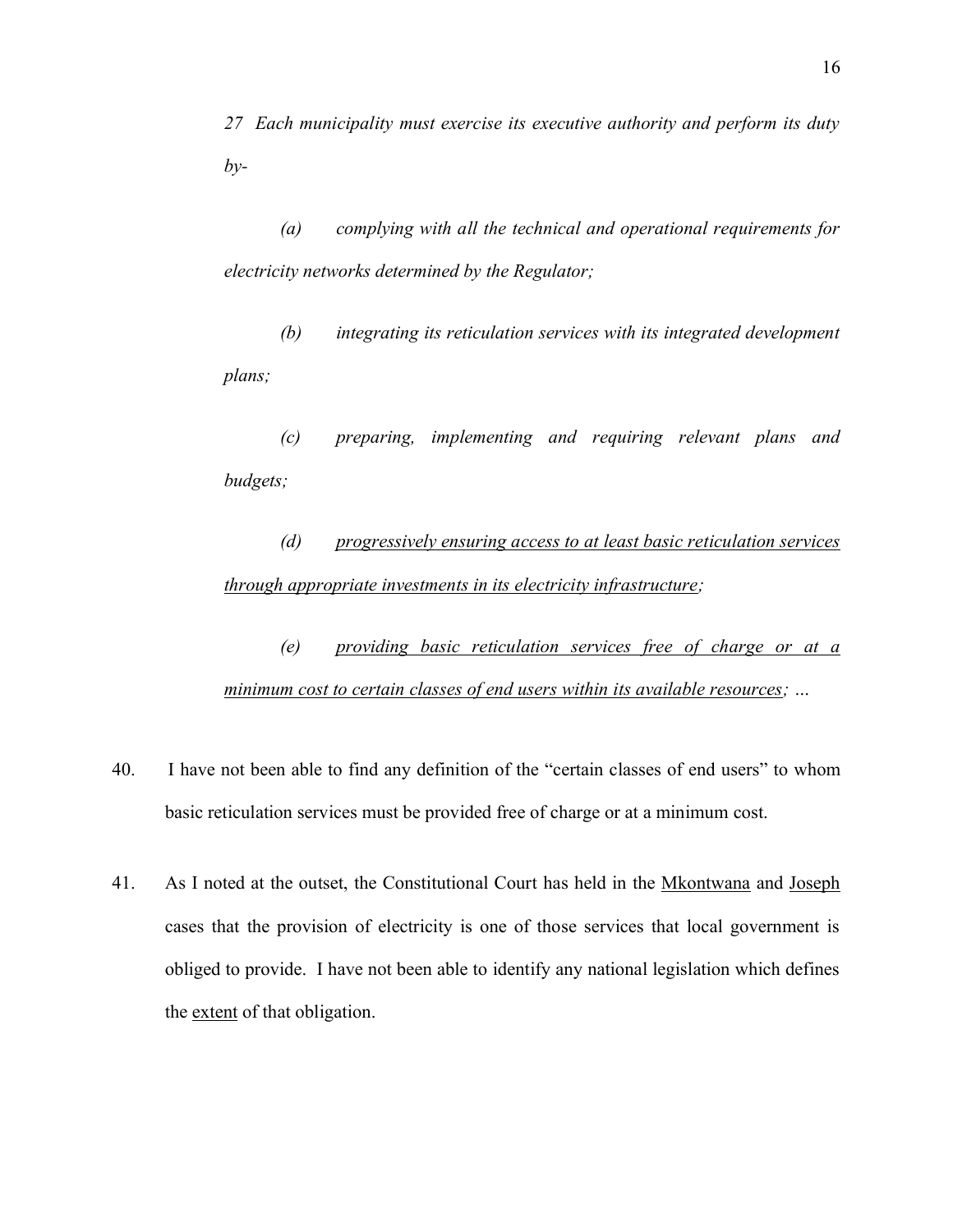42. As a matter of practice, the provision of electricity services seems to be dealt with at a policy level. A research paper by Tissington<sup>14</sup> provides a comprehensive summary of the relevant national policies with regard to free basic electricity (and other municipal services), and the varying practices of municipalities across the country.

#### The Mshengu case

- 43. In the *Mshengu* case,15 the applicants were two farm dwellers in KwaZulu-Natal and a non-governmental organisation which assisted them and other farm dwellers in the area. The first three respondents were two local municipalities and a district municipality.
- 44. The application was brought on behalf of and in the interests of farm dwellers and labour tenants who did not have access to sufficient water, basic sanitation and refuse collection services. They asserted that the failure of the first three respondents to provide farm occupiers and labour tenants in their areas of jurisdiction with access to basic sanitation, sufficient water and collection of refuse, was inconsistent with ss  $9, 10, 24, 27(1)(b), 33$ . 152, 153, 195 and 237 of the Constitution.
- 45. The High Court declared that this failure was indeed so inconsistent with the Constitution. It directed the three municipalities (subject to the structural relief to which I refer below) to:

**<sup>14</sup>** Tissington (2013) Targeting the Poor? An Analysis of Free Basic Services (FBS) and Municipal Indigent Policies in South Africa para  $3.1.3$  pp  $24 - 28$ .

<sup>&</sup>lt;sup>15</sup> *Mshengu and Others v Msunduzi Local Municipality and Others* [2019] ZAKZPHC 52; [2019] 4 All SA 469 (KZP).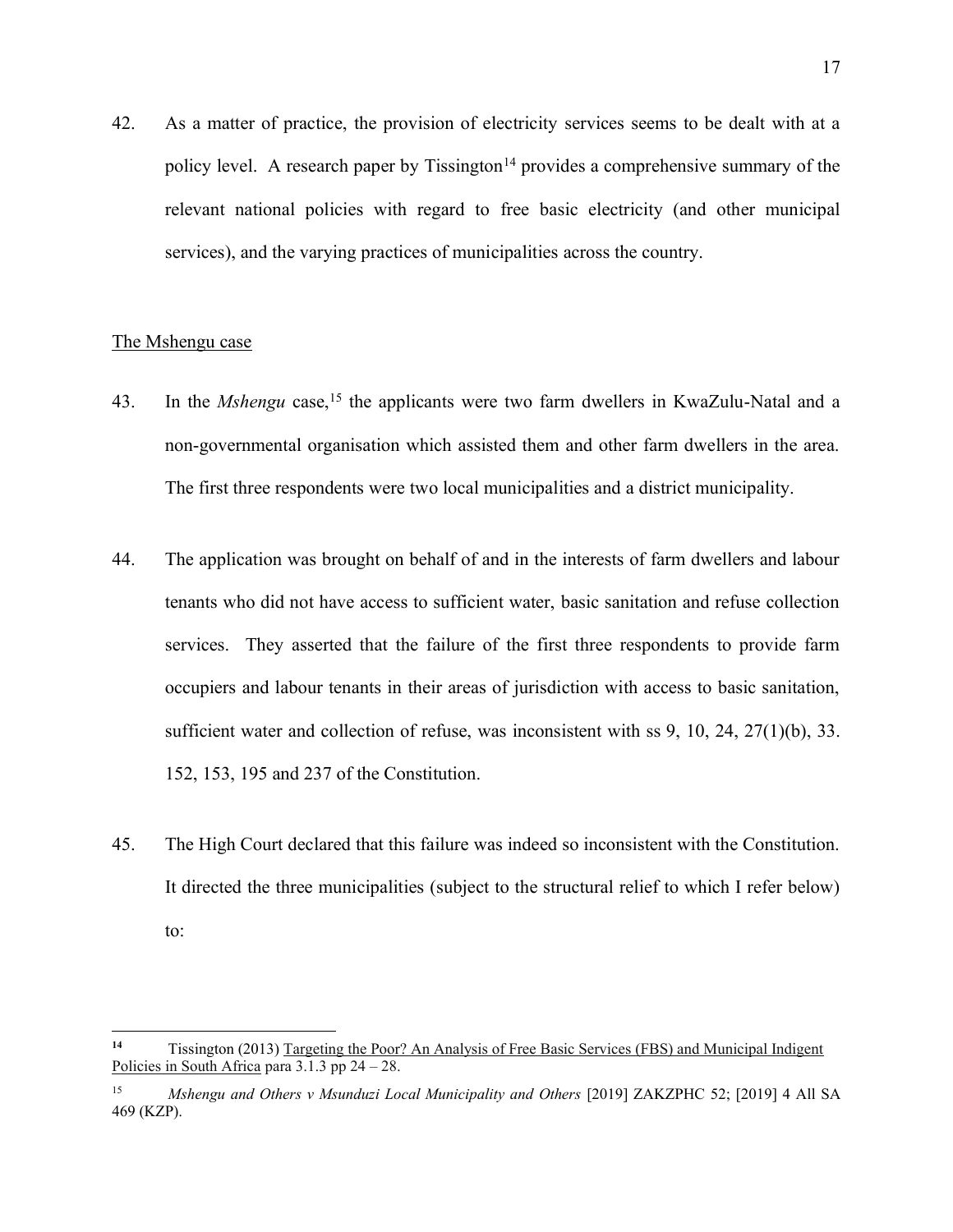- 45.1. comply with the regulations under the Water Services Act (WSA) by installing a sufficient number of water user connections to supply the minimum quantity of potable water required by those regulations;
- 45.2. instal Ventilation Improved Pit toilets per each household;
- 45.3. provide the farm occupiers and labour tenants with refuse collection services;
- 45.4. ensure that the farm occupiers and labour tenants have access to basic municipal services, more specifically water, sanitation, and refuse removal.
- 46. The structural relief required the collection of information identifying the farm occupiers and labour tenants who were residing within the areas of jurisdiction of the three municipalities, and the preparation of a Plan explaining the steps that they would take in order to provide farm occupiers and labour tenants with access to water, sanitation and the collection of refuse. The Plan would be submitted to the Court which, after receiving comments from the applicants and other interested parties, would consider and determine the reports, plans, commentary and replies.
- 47. The Court was alive to the fact that the farm occupiers and labour tenants were living privately owned land. The Court held as follows in this regard:

*"[62] … the first respondent is the water services authority and such the obligation to provide water and sanitation for farm occupiers and labour tenants rests on it, not the landowners. The landowners have no direct statutory*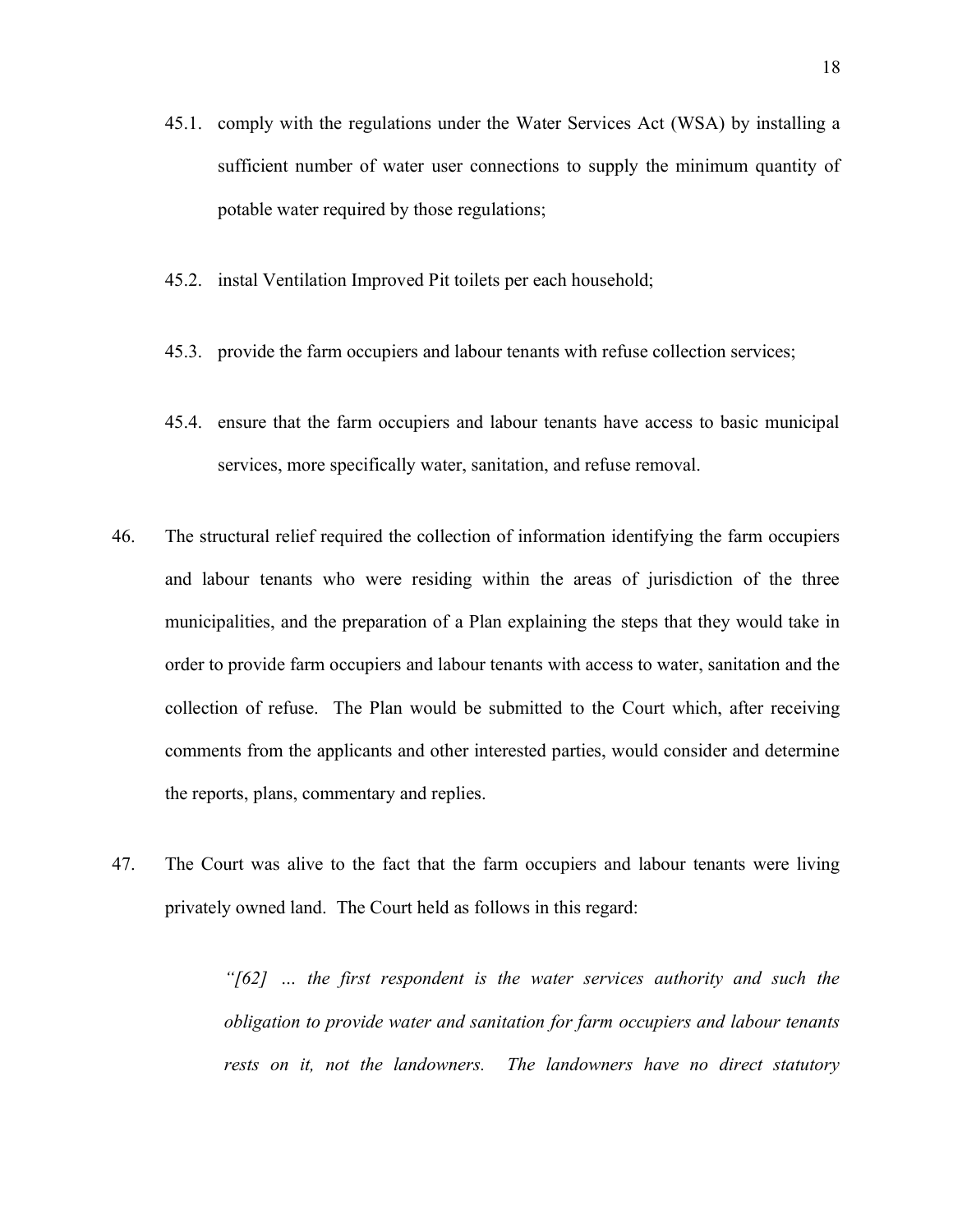*obligation to provide such services unless contracted to do so by the water services authority in terms of s 19 of the WSA …*

*[63] … the first respondent has a duty to ensure the landowners or other intermediaries provide access to a basic level of sanitation service to those living legally on their land. In some instances the first respondent may have to fulfil that obligation through the landowners by engaging with them to reach the agreement for these services on their land, but what the first respondent cannot do is shift that obligation to the landowners by requiring the landowners to make applications. Accepting that a landowner has a secondary obligation under ss 8 and 27 of the Constitution and the WSA, a landowner cannot unreasonably deny the municipality access to his farm in order to instal necessary infrastructure to ensure the provision of the services. …*

*[69] Under the WSA and the Regulations, the water services authorities have an obligation to provide water and sanitation services to farm occupiers and labour tenants. …"*

48. It does not seem that any of the municipalities raised the defence that it did not have the legal power to instal service infrastructure on privately owned land in order to provide these services to farm residents and labour tenants.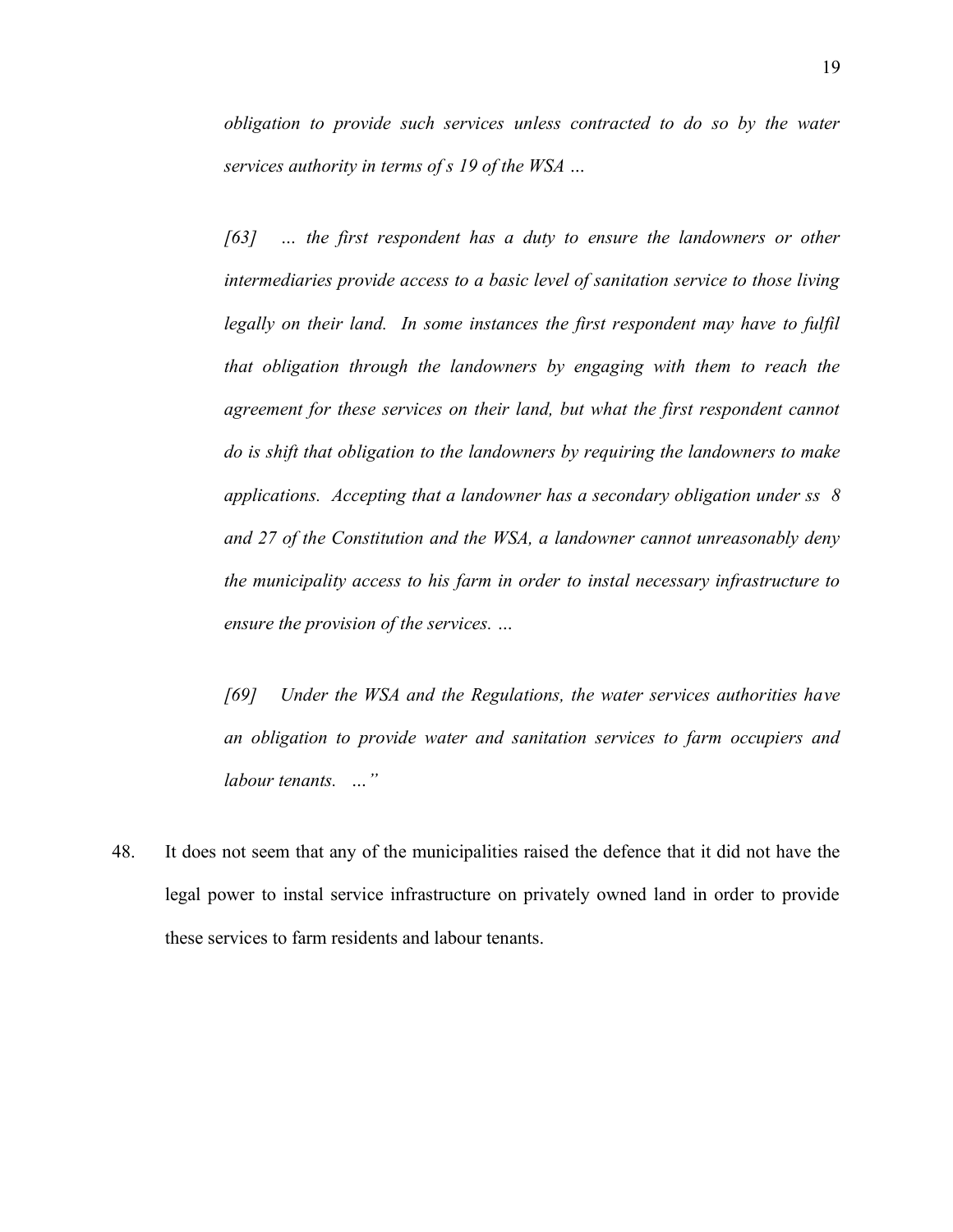# **C: Do municipalities have the legal power to instal service infrastructure on privately owned land in order to provide these services to backyard dwellers?**

- 49. In summary, in parts A and B of this Opinion I conclude that:
	- 49.1. a municipality has executive authority in respect of, and the right to administer, and the power to make by-laws for the effective administration of electricity and gas regulation, and potable water supply systems and domestic waste-water and sewage disposal systems;
	- 49.2. a municipality has a duty under the Constitution to take reasonable measures to give effect to the right to water;
	- 49.3. a municipality has a duty under the Systems Act to give members of the local community equitable access to the municipal services to which they are entitled;
	- 49.4. a municipality has a duty under the Water Services Act to take reasonable measures to realise the right of access to basic water supply and basic sanitation;
	- 49.5. a municipality's duty in this regard specifically includes the poor and other disadvantaged sections of residents of the community;
	- 49.6. a municipality has a duty under the Electricity Regulation Act to progressively ensuring access to at least basic electricity reticulation services;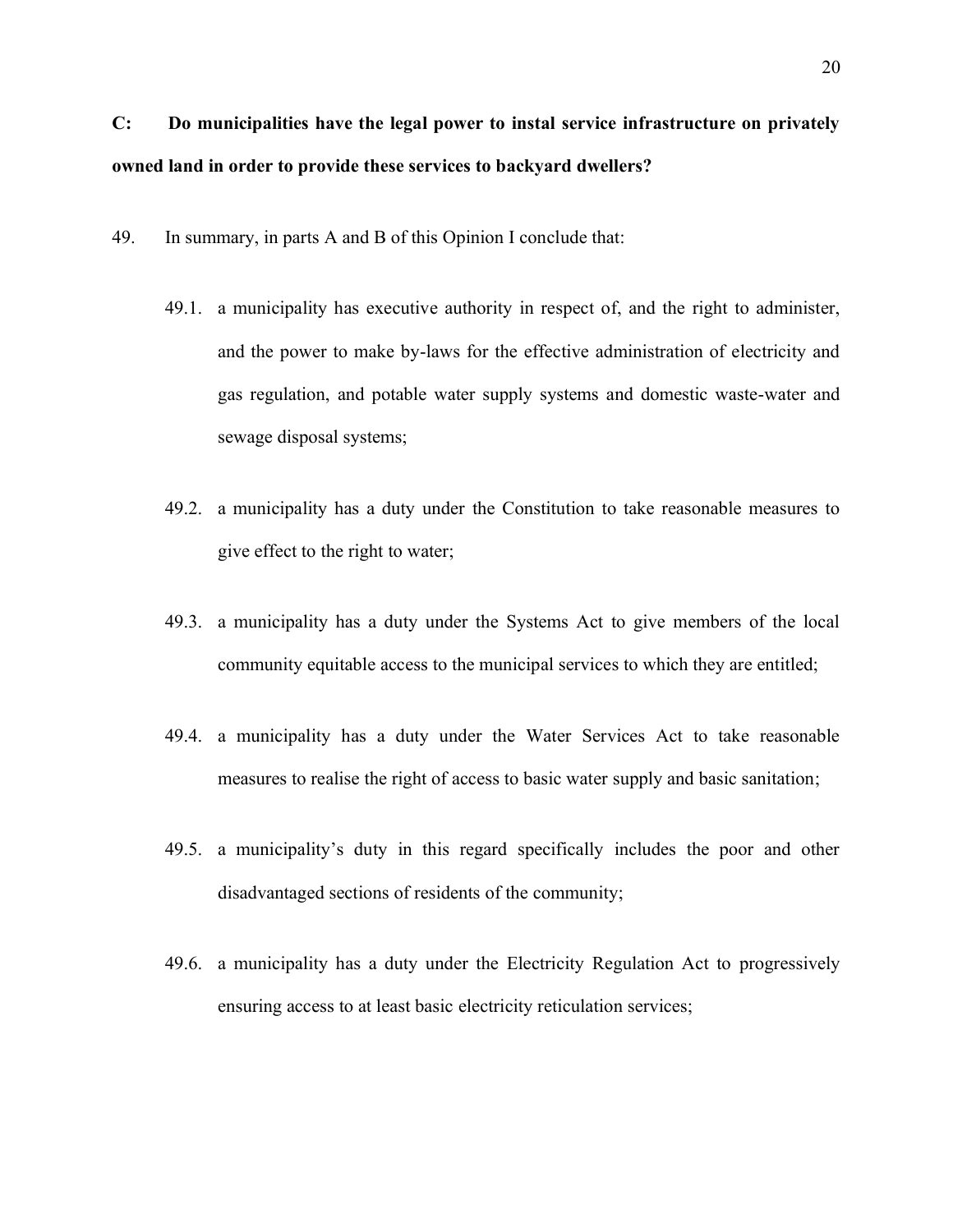- 49.7. a municipality has the right to do anything reasonably necessary for, or incidental to, the effective performance of its functions and the exercise of its powers.
- 50. There may be a variety of mechanisms though which a municipality may seek to fulfil these obligations. My brief is to provide an Opinion on the legal powers of a municipality to fulfil these obligations through one specific mechanism, namely by installing additional services infrastructure on private land. I do not address the question of whether this is the only or best mechanism for fulfilling these obligations. This involves technical and policy issues which are to be answered by those better equipped to do so.
- 51. Against that background, I now address the legality of the municipal provision of services infrastructure on privately owned land.

#### Local Government: Municipal Finance Management Act 56 of 2003

- 52. It is often said that a municipality may not incur expenditure in respect of privately owned land, and in particular by installing services infrastructure on it.
- 53. The key statute regulating municipal finances is the MFMA. There appears to be no provision of the MFMA which prohibits this. I have not been directed to any such provision.
- 54. It is suggested however that to do this would be inconsistent with the spirit or principles of the MFMA. There is room for argument as to whether this is correct. However, that does not bear on the question which I have been asked to address. Conduct which is not prohibited by a law does not become unlawful in terms of that law because it is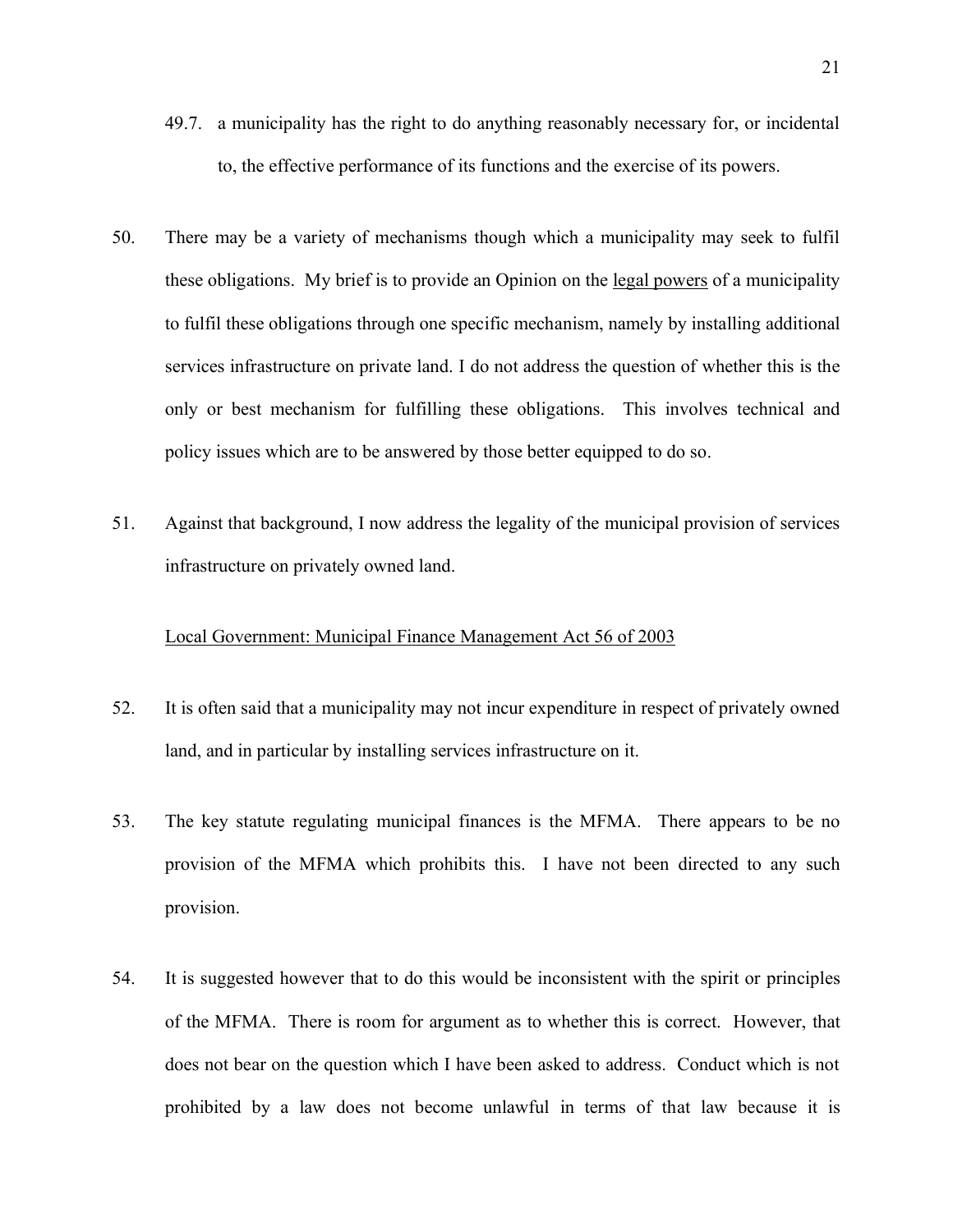inconsistent with the "spirit" or "principles" of the law. If there is no provision in the law which explicitly or implicitly prohibits the activity in question, then it is not prohibited by the law. At most, it can be argued that the activity should be prohibited by the law.

- 55. For what it is worth, my own view is that it cannot be demonstrated that the provision of services infrastructure by a municipality on private land is *per se* inconsistent with the spirit or principles of the MFMA. It depends on how this is done.
- 56. I have identified two principal objections to this in the literature with which I have been briefed. I address them briefly.
- 57. The first objection is that the funds of a municipality may not or should not be used to increase the value of privately owned property. I do not think this argument can be sustained at the level of principle. Municipalities undertake many actions which increase the value of the land which is owned by its residents:
	- 57.1. The most obvious actions are rezoning and the granting of development rights, which frequently result in an increase in the value of the land concerned. It is true that this does not involve any direct investment by the municipality in the property, but the administration of municipal planning is far from cost-free; and the fact remains that the action of the municipality creates unearned wealth in the hands of a private person.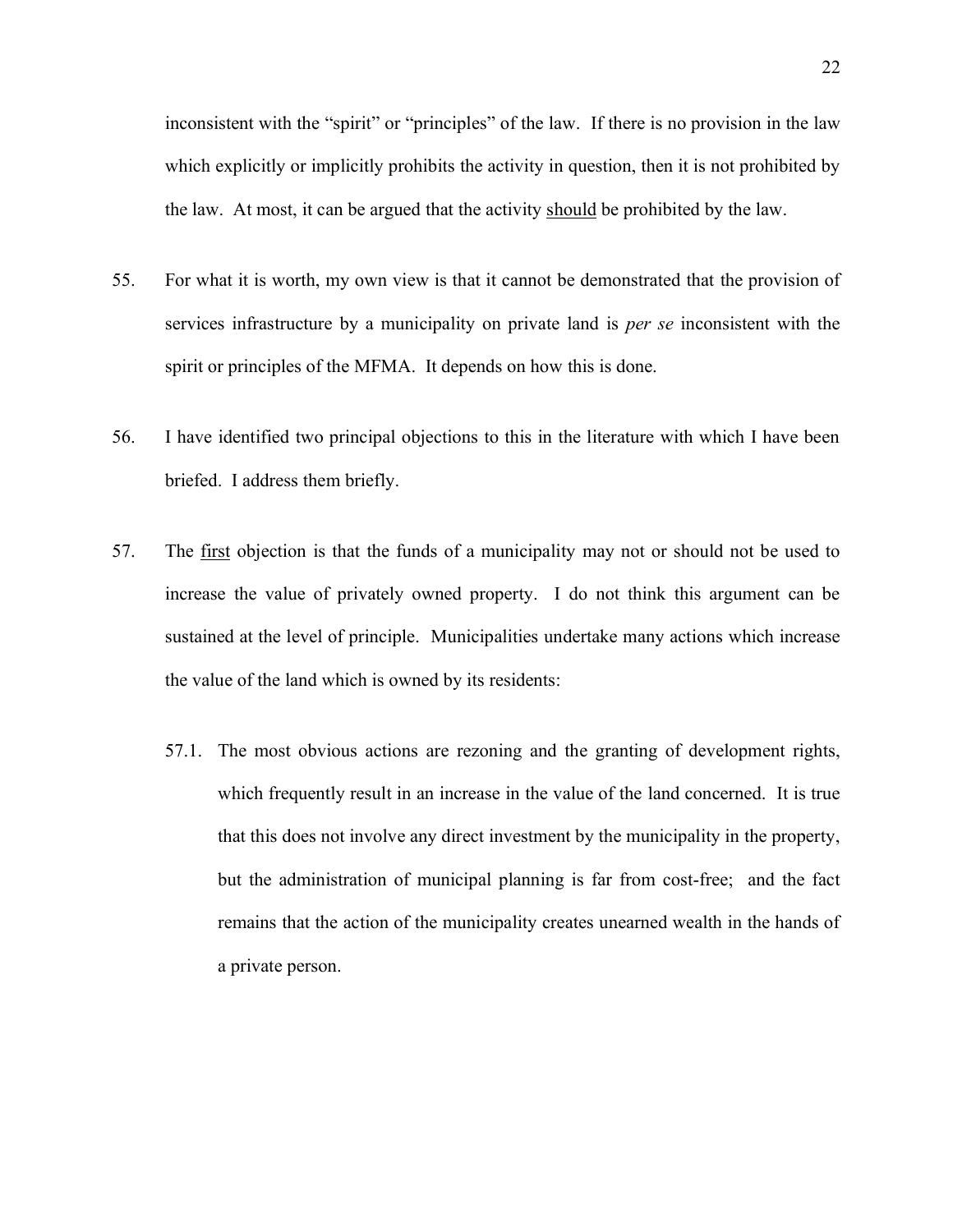- 57.2. Further, municipalities frequently increase the value of private property by providing public infrastructure and services which make an area more desirable for residential or business or commercial purposes.
- 58. At the level of principle, it seems to me impossible to avoid the conclusion that it is far from unusual for the decisions or actions of a municipality to increase the value of privately owned property.
- 59. The second objection is that while these actions may increase the value of privately owned property, they apply to all of the property in an area, and are not targeted at particular properties. These actions therefore differ from the provision of services infrastructure on a particular property. That is generally but not always the case.
- 60. In my view, the question is this: If a municipality invests public funds in the provision of services infrastructure in this manner for a legitimate purpose (to fulfil the obligations to which I have referred above), and this has the by-product that particular individuals are enriched because the value of their property increases, does this render the activity unlawful? In my opinion, while this may impact on whether the activity is considered desirable, it does not impact on the legality of the activity. Desirability may depend on whether this is regulated so as to limit undesirable unintended consequences. An essential first step would be to structure this in such a way as to avoid favouring particular individuals or groups of individuals.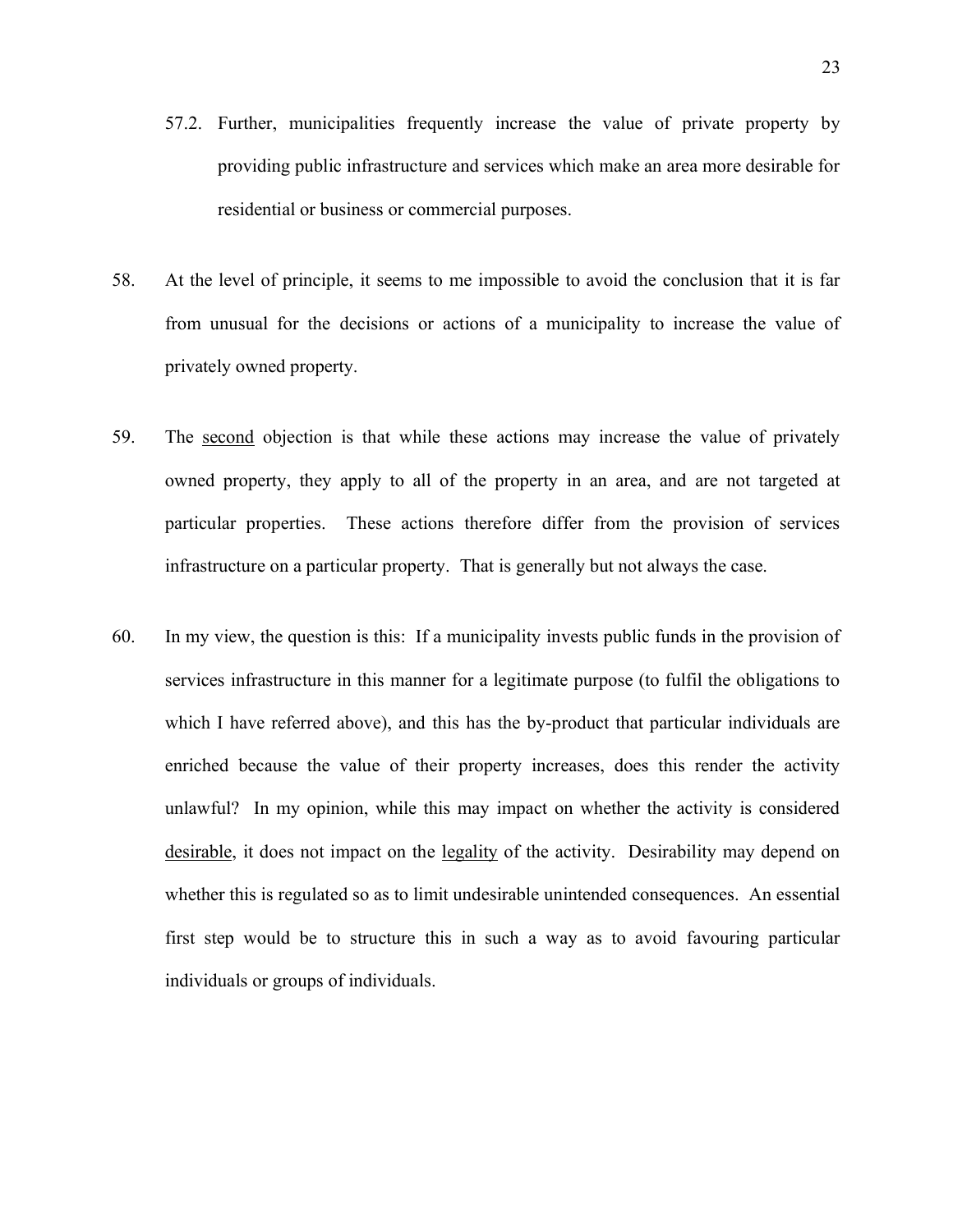- 61. I conclude that whatever the merits or demerits of the objections, they do not bear on the legality of the use of municipal funds for this purpose. They bear on its desirability, and on how it should be regulated if it is to be done.
- 62. However, this does not mean that there is nothing in the MFMA which might bear on this question. Section 171 of the MFMA deals with financial misconduct by various municipal officials with regard to unauthorised, fruitless and wasteful expenditure. Section 173 creates certain offences in that regard. This is obviously a matter which a municipality would have to consider and address if it were minded to use municipal funds to provide services infrastructure on privately owned land.
- 63. Section 1 of the MFMA defines *"fruitless and wasteful expenditure"* as *"expenditure that was made in vain and would have been avoided had reasonable care been exercised"*. 16 If, for example, municipal funds are used to instal services infrastructure on private property, and this does not have the intended consequence of fulfilling the duties of the municipality to which I have referred above, it may be contended that the expenditure was fruitless and wasteful. Whether that was the case would depend on all of the circumstances, and in particular what the consequences would have been if reasonable care had been exercised.
- 64. The use of municipal funds for this purpose might also be fruitless or wasteful where the owner is financially able and likely to do this at its own expense. A programme of this

<sup>16</sup> MFMA section 1.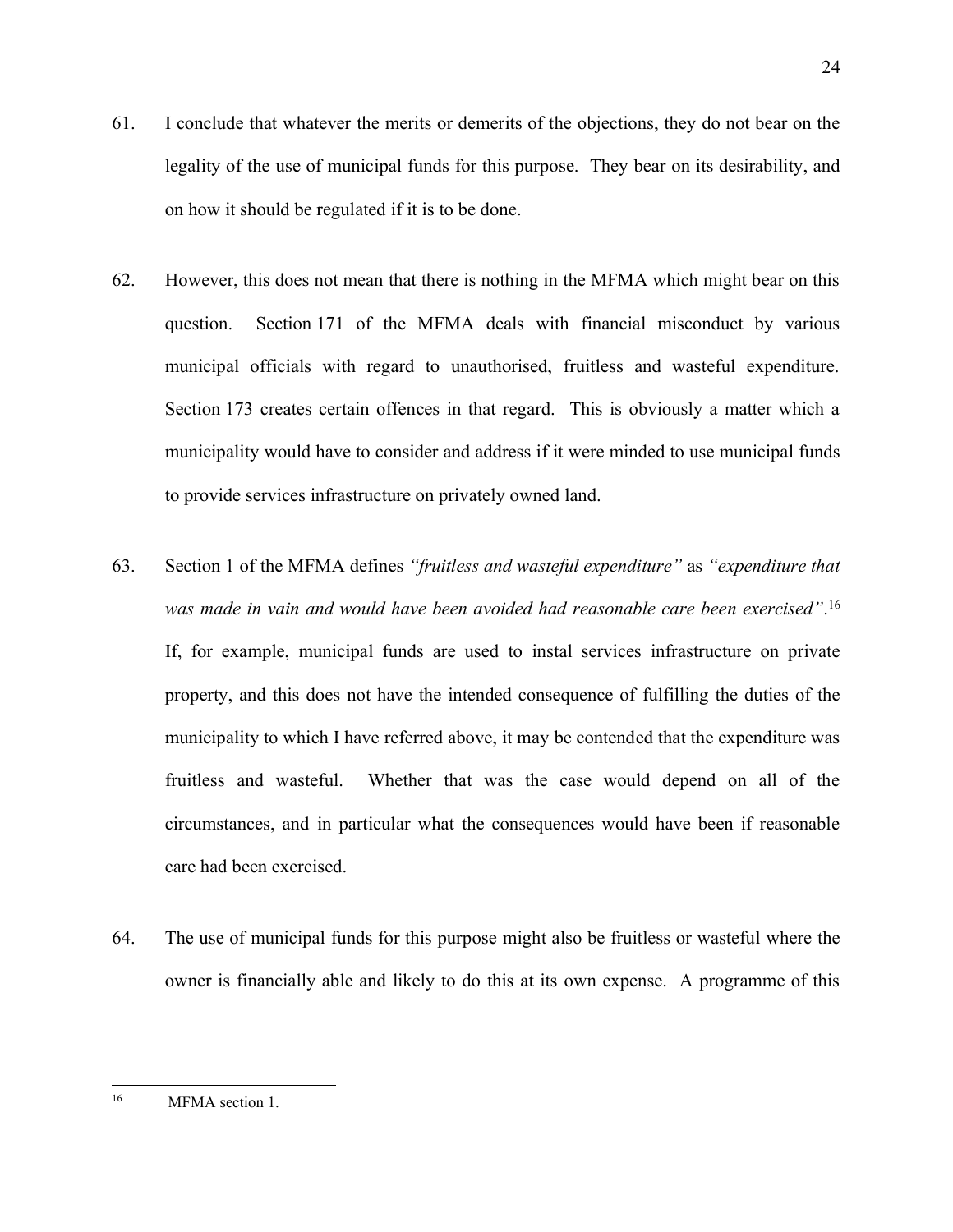kind would need to be based on the identification of areas where there are backyard dwellers who do not receive access to municipal services.

- 65. *"Unauthorised expenditure"* includes *"a grant by the municipality otherwise than in accordance with the provisions of*<sup>"</sup> the MFMA.<sup>17</sup> I have considered whether the use of municipal funds for this purpose would constitute a "grant". The term "grant" is not defined in the MFMA.
- 66. A grant by a municipality would ordinarily connote a gift or donation, whether conditional or otherwise. In my opinion expenditure of this kind, to enable the municipality to provide services, would not constitute a "grant" to the owner, even though it would result in an improvement in the property, to the financial benefit of the owner. It would however be prudent for a municipality to define the purposes for which such expenditure may be incurred; the circumstances in which this may be done; the consequences of such expenditure; and the rights and obligations which flow from it. This should then be addressed in a by-law relating to the provision of services.

#### Procurement of goods and services

67. Section 217(1) of the Constitution provides that when an organ of state in the national, provincial or local sphere of government *"contracts for goods or services"*, it must do so in accordance with a system which is fair, equitable, transparent, competitive and costeffective.

<sup>&</sup>lt;sup>17</sup> Subparagraph (f) of the definition in section 1 of the MFMA.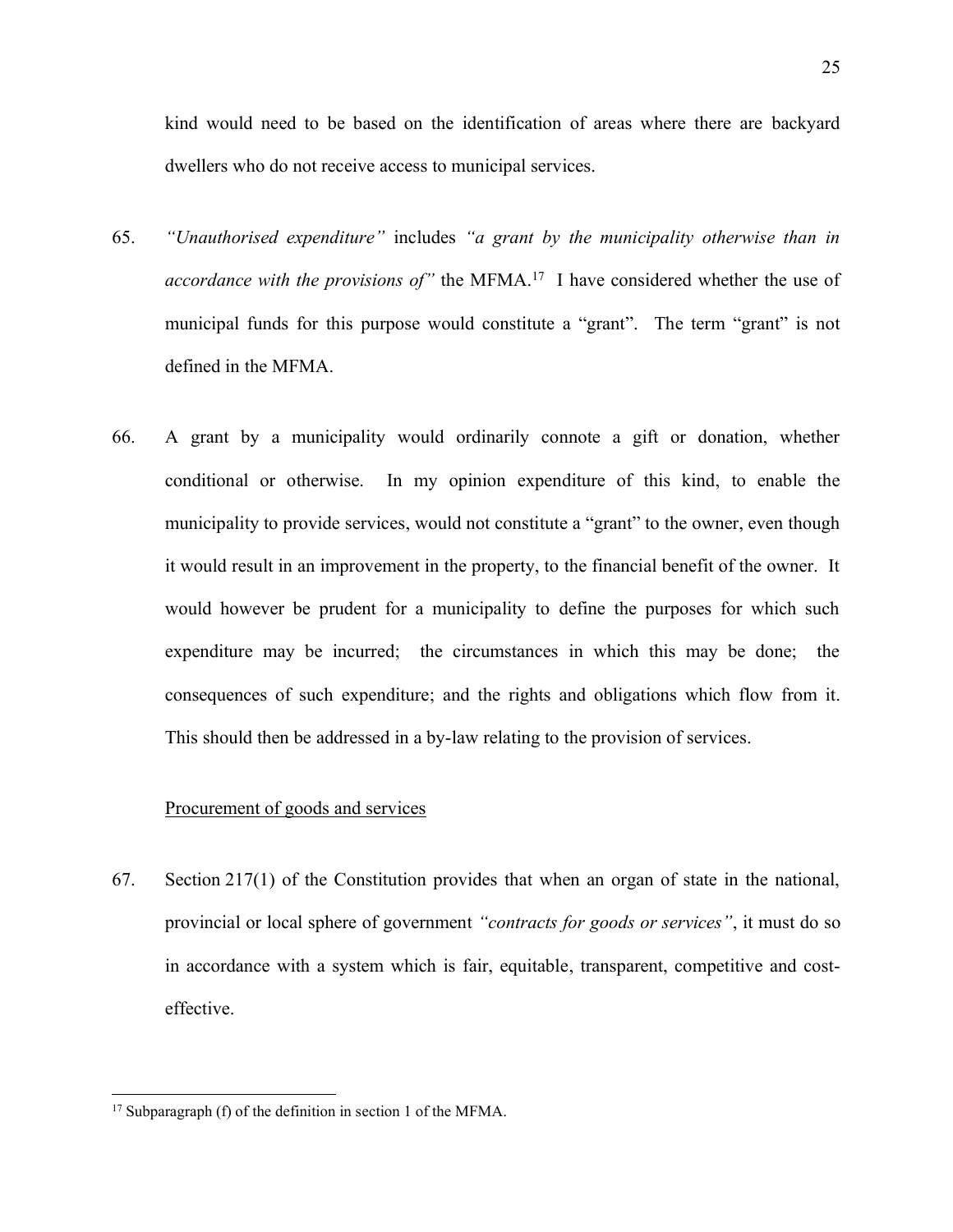- 68. If a municipality were to employ contractors to undertake the installation of services on privately owned land, it would obviously have to comply with section 217(1) of the Constitution and Chapter 11 of the MFMA. But beyond that, the provision by a municipality of services infrastructure does not appear to amount to contracting for goods or services.
- 69. I have noted that the procurement law is triggered if an organ of state contracts with an entity to provide goods or services to a third party. An example of this is *Airports Company South Africa SOC Ltd v Imperial Group Ltd and Others.* 18 In that case, ACSA rented car-rental kiosks and parking bays at airports to car-hire companies. The court held that ACSA was contracting with the car rental companies to provide a public service at its airports. ACSA was accordingly required to act consistently with section 217 of the Constitution and the Preferential Procurement Act when it invited tenders from car-hire companies.
- 70. In my opinion it is difficult to apply this principle to a case where a municipality achieves its goal of providing municipal services to backyard dwellers by installing services infrastructure on private land. In any event, it is not as though any person other than the owner of the property in question could provide the service. The municipality could not sensibly invite the owners of other properties to tender to provide these services to the backyard dwellers.

 $18$  2020 (4) SA 17 (SCA).